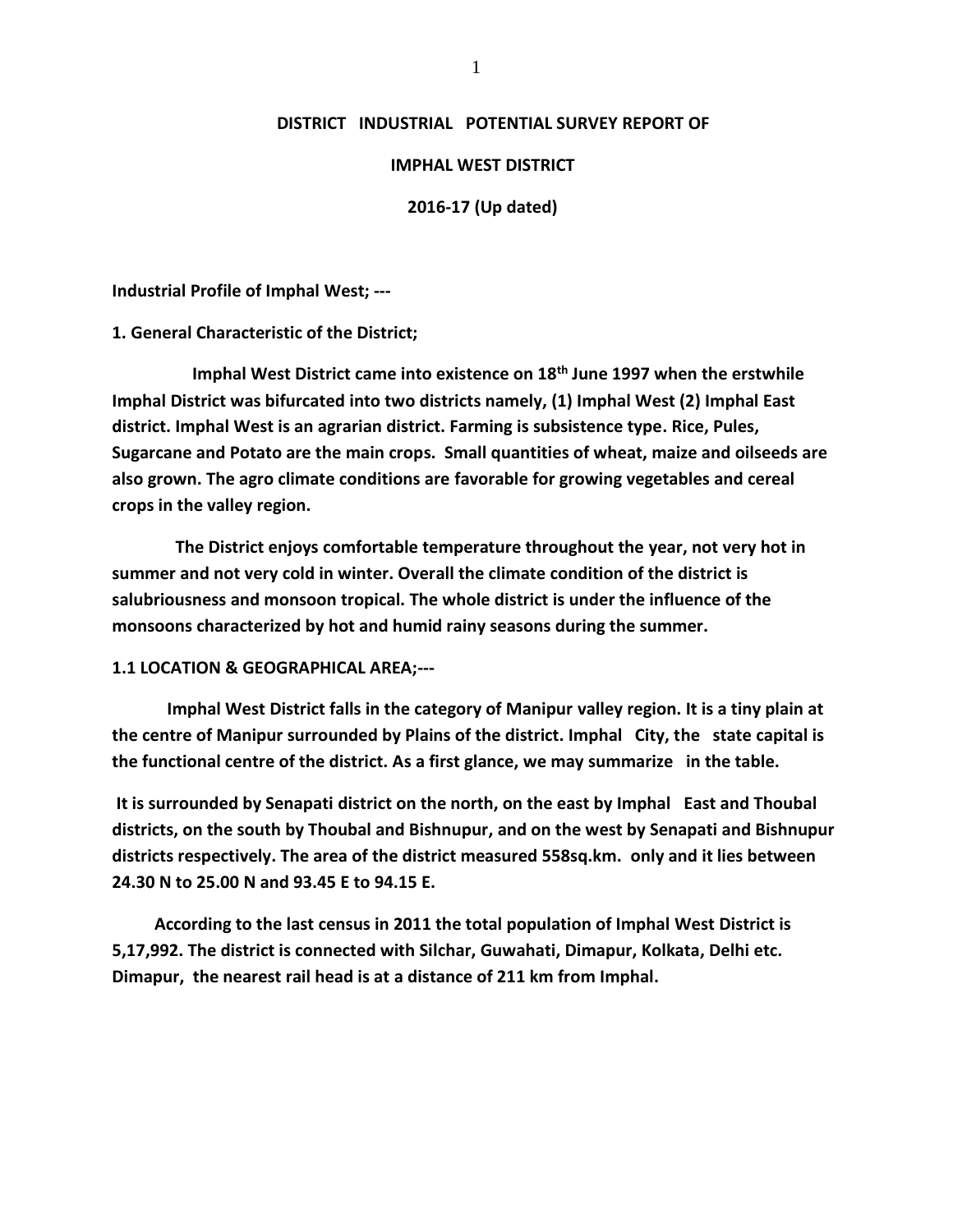#### **1.2 TOPOGRAPHY;--**

 **The District shows three prominent units i.e. a tiny plain topography, hilly areas in the extremes north, central parts and marshy land in the southern parts of the district. The general elevation of the elevated area is around 790 m above mean sea level. The valley area of Imphal west district is fertile land and is mainly made up of alluvial soil of recent origin. The valley was once full of vamps and marshy lands, the important ones being Lamphalpat Takyelpat, Sangaipat , Kakwapat, Poiroupat (***Pat* **means Lake). The soil are mainly made up of shallow black, brown and alluvial soils which have been technically classified as udalfts – ochrepts and Orchrepts, Acquits, flu vents. Main rivers draining the Imphal West plain are Imphal River, Nambul River and their tributaries. The course of the river is short and its outlet falls on Loktak Lake. The district is endowed with a rich variety of vegetation, shrubs and also flowering and non-flowering trees.**

#### **1.3 Availability of Minerals;---**

 **The District has no known mineral resource except good quality clay useful in brick making, pottery, etc. Stone production of Minerals Clay etc. Salt is mainly available in Waikhong, Sikhong, Chandrakhong and Keithelmanbi. Most of the salt springs are being tapped by driving one meter diameter lined wells for manufacture of salt in a small- scale.**

#### **1.4 Forest;---**

 **Forest resource appears to have limited on small hills and alongside back of Barak. According to the state of forest report, the forest cover of Imphal West is 73 sq .km. The Central Valley portion has negligible forest resources. Only miner products like bamboo, stone and sand are available. The protected area of Imphal West is Manipur Zoological Garden and Orchid Preservation Centre, Khonghampat. With the view to maintaining Ecological balance, the Government has restricted felling of trees in the forest areas.**

#### **1.5. Tourism;--**

 **The State has immense scope for promotion of Tourism. It has a salubrious climate, exotic greery and rich flora besides the rich culture. Keibul Lamjao National Park, the only habitat of Brow Antlered Deer, on the bank of Loktak Lake, INA (Indian National Army) Memorial at Moirang, Siroi National Park at Ukhrul, Loktak Lake, the biggest fresh water Lake in the North-East of India, Khongjom War Memorial at Khongjom are the Major Tourist spots of the state. Efforts are being made to develop an eco- tourism park at Nongmaiching and Sadu Chiru waterfalls as tourist spots. During the year foreign tourist and domestic tourists came to the state.**

2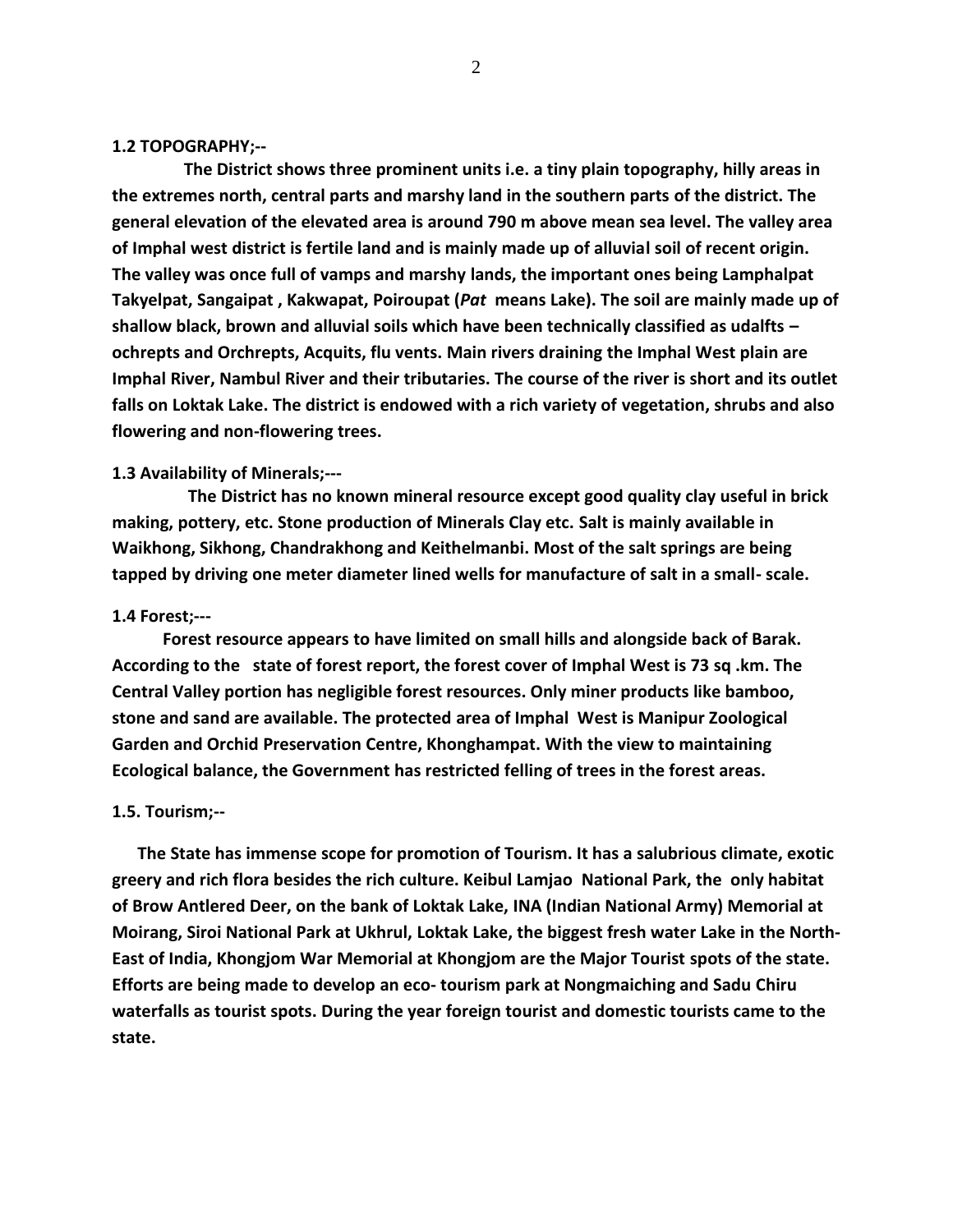**Imphal West is an agrarian district .Farming is subsistence type ,Rice ,Pulses, Sugar and Potato are the main crops, small quantities of wheat, Maize and Oilseeds are also grown. The agro Climatic conditions are favorable for growing vegetables and cereal crops in the valey region. Infrastructure is defined as the physical framework of facilities through which goods and services are provided to the public. The economic infrastructure supports primarily the economic activities and its components being utilities such as power, irrigation, transport and communication etc.**

 **Power or electricity is the most convenient and versatile from of energy. It plays a key role in the industrial, agricultural and commercial sector of the economic and is also the most crucial source of supplying domestic energy requirements. The demand has, therefore, been growing at a rate faster than other forms of energy.**

#### **Administrative Set up;--**

 **Being a state capital Imphal has Legislative Assemble Secretarial, State level officers of maximum Government Departments with divisional and district level offices Imphal west being most populated city followed by Imphal east, Thoubal & Bishnupur. For administrative convenience, the District has been divided into 4(four Sub-Divisions namely:--**

- **1) Lamsang Sub-Division ------ 48856**
- **2) Patsoi Sub-Division ------------ 70.665**
- **3) Lamphel Sub-Division -------- 2,21.422**
- **4) Wangoi Sub-Division- -------- 1,41,049**

**Population of Imphal West District (Manipur) as on 2011 :-**

| 1) | <b>Population</b><br>---------------------- 5,17,992     |
|----|----------------------------------------------------------|
| 2) | ------------------------ 3,22,879<br>Urban               |
| 3) | ------------------------ -------1,95,113<br><b>Rural</b> |
| 4) | Density per sq km. ----------------------998             |
| 5) | ------------------------1029<br>Sex ratio                |
| 6) | No of Village ----------------------------155            |
| 7) | No of Households --------------- 1,11,393                |
|    | 8) Scheduled caste Male ----------------5,374            |
|    | 9) Scheduled Female ------------------ 5,035             |
|    | 10) Scheduled Tribe Male ----------<br>12,382            |
|    | 11) Scheduled Tribe Female ------<br>12,330              |
|    |                                                          |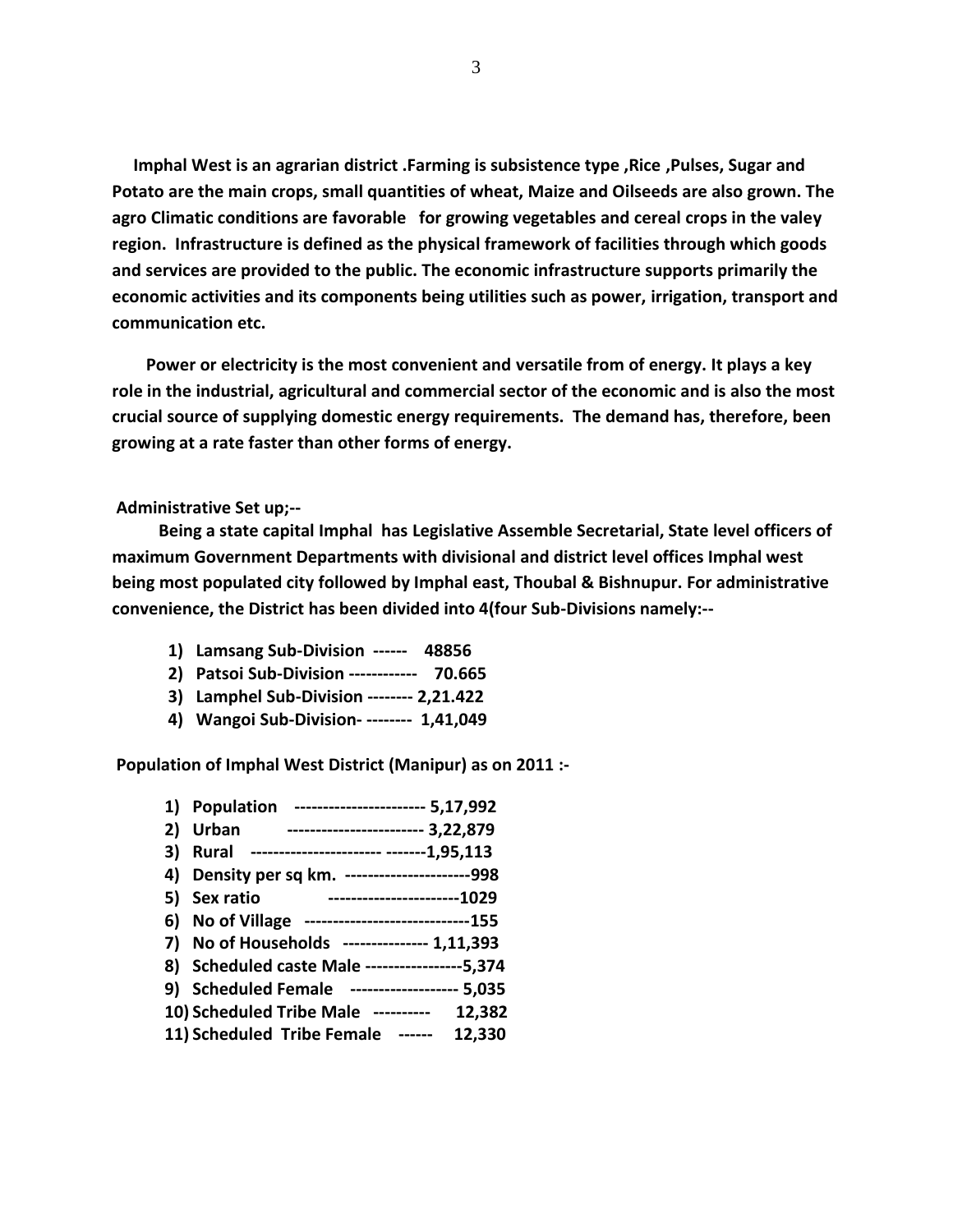### **1.6 DISTRICT AT A GLANCE: ---**

| Sl. No                  | <b>Particular</b>           | Year    | Unit          | <b>Statistics</b> |
|-------------------------|-----------------------------|---------|---------------|-------------------|
| 1(A)                    | <b>Geographical Data</b>    |         |               |                   |
| i)                      | Latitude                    | 2010-11 | <b>Degree</b> | 24.30N-25.00N     |
| $\mathbf{II}$           | Longitude                   | 2010-11 | <b>Degree</b> | 93.45E-94.15 E    |
| III)                    | <b>Geographical Area</b>    | 2010-11 | Sq.km         | 558               |
| 1(B)                    | <b>Administrative units</b> |         |               |                   |
| i)                      | <b>Sub-Division</b>         | 2010-11 | <b>Nos</b>    | 40                |
| $\mathbf{II}$           | <b>Tehsils</b>              | 2010-11 | <b>Nos</b>    | 10                |
| III)                    | Sub-tehsils                 | 2010-11 | <b>Nos</b>    | 117               |
| IV)                     | <b>Sub-Division</b>         | 2010-11 | <b>Nos</b>    | 117               |
| V)                      | <b>Gram Panchayats</b>      | 2010-11 | <b>Nos</b>    | 39                |
| VI)                     | <b>Assembly area</b>        | 2010-11 | <b>Nos</b>    | 19                |
| 2(A)                    | Population                  | 2010-11 | <b>Nos</b>    | 5,17,992          |
|                         | $Sex - Wise$                |         |               |                   |
| i)                      | <b>Male</b>                 | 2010-11 | <b>Nos</b>    | 2,53,628          |
| ii)                     | Female                      | 2010-11 | <b>Nos</b>    | 2,61,055          |
| 2(B)                    | <b>Rural Population</b>     | 2010-11 | <b>Nos</b>    | 1,97,699          |
| $\overline{\mathbf{3}}$ | <b>Land utilization</b>     |         |               |                   |
|                         | I) Total Area               | 2010-11 | Ha.           | 559               |
|                         | <b>II)Forest Cover</b>      | 2010-11 | Ha            | 30                |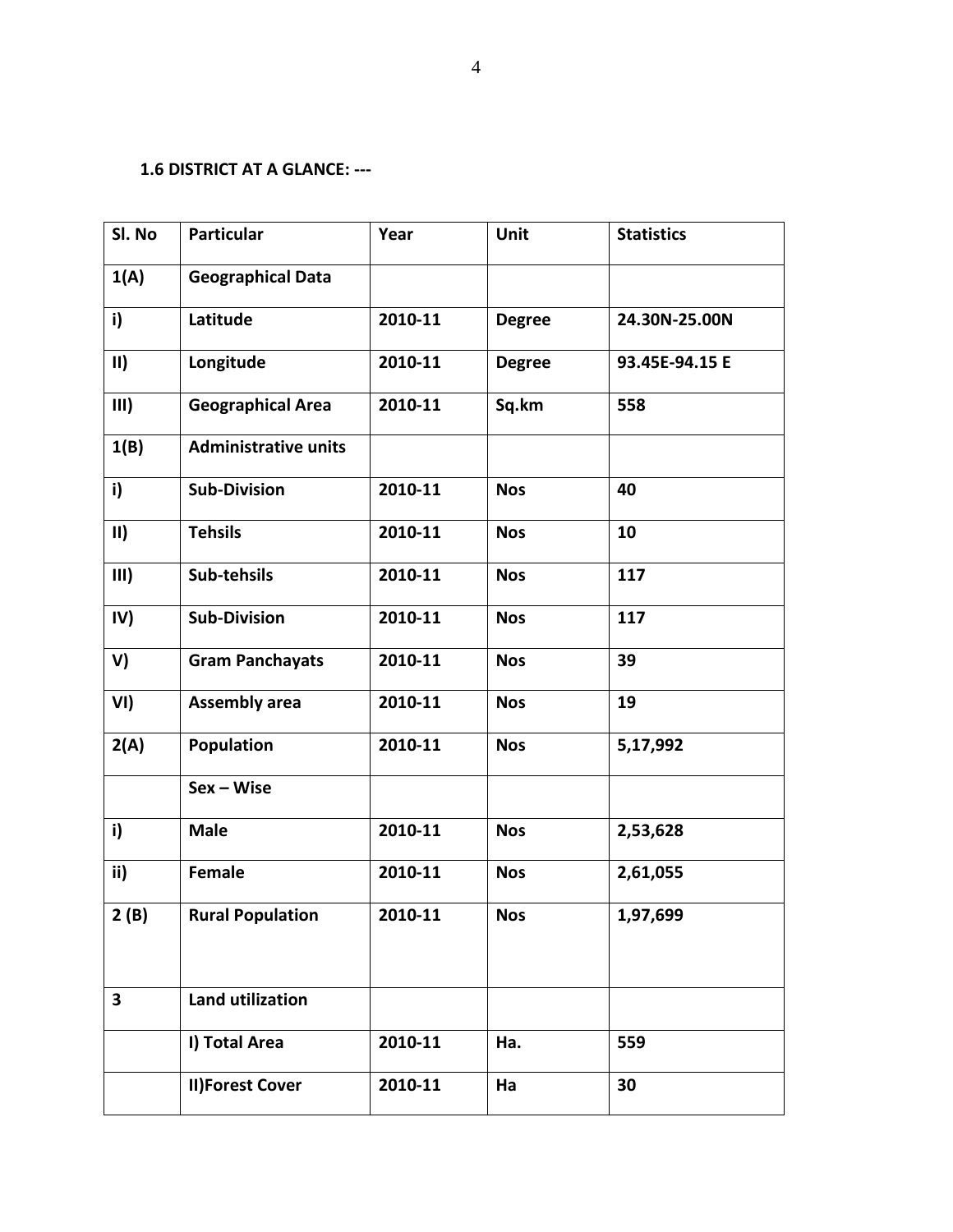|               | <b>III) Non Agriculture</b><br>land                    | 2010-11 | Ha         | 92.08  |
|---------------|--------------------------------------------------------|---------|------------|--------|
| 4.            | <b>Forest</b>                                          | 2010-11 | Ha         | 559    |
| 5.(A)         | Livestock & poultry                                    |         |            |        |
|               | <b>Cattle</b>                                          |         |            |        |
| i)            | Cows                                                   | 2007    | <b>Nos</b> | 50,560 |
| ii)           | <b>Buffaloes</b>                                       | 2007    | <b>Nos</b> | 1,042  |
| (B)           | <b>Other Livestock</b>                                 |         |            |        |
|               | I)Goats                                                | 2007    | <b>Nos</b> | 93,942 |
|               | II) Pigs                                               | 2007    | <b>Nos</b> | 2,694  |
|               | III) Dogs& bitches                                     | 2007    | <b>Nos</b> | 39,375 |
| 6.            | <b>Roads</b>                                           |         |            |        |
| $\mathbf{I}$  | <b>National Highway</b>                                | 2010-11 | km         | 8,372  |
| ii)           | <b>State Highway</b>                                   | 2010-11 | km         | 7462   |
| iii)          | <b>Main District Highway</b>                           | 2010-11 | km         | 7318   |
| iv)           | <b>Other district &amp; Rural</b><br>roads             | 2010-11 | km         | 170.43 |
| V).           | <b>Rural</b><br>road/agriculture<br>making board roads | 2010-11 | km         | 297    |
| (C)           | Communication                                          |         |            |        |
| $\mathbf{I}$  | <b>Telephone</b><br><b>Connection</b>                  | 2010-11 | <b>Nos</b> | 16,009 |
| $\mathbf{ii}$ | <b>Post Offices</b>                                    | 2010-11 | <b>Nos</b> | 01     |
| iii)          | <b>Telephone Centre</b>                                | 2010-11 | <b>Nos</b> | 13     |
| iv)           | <b>Density</b>                                         | 2010-11 | <b>Nos</b> | 10.20% |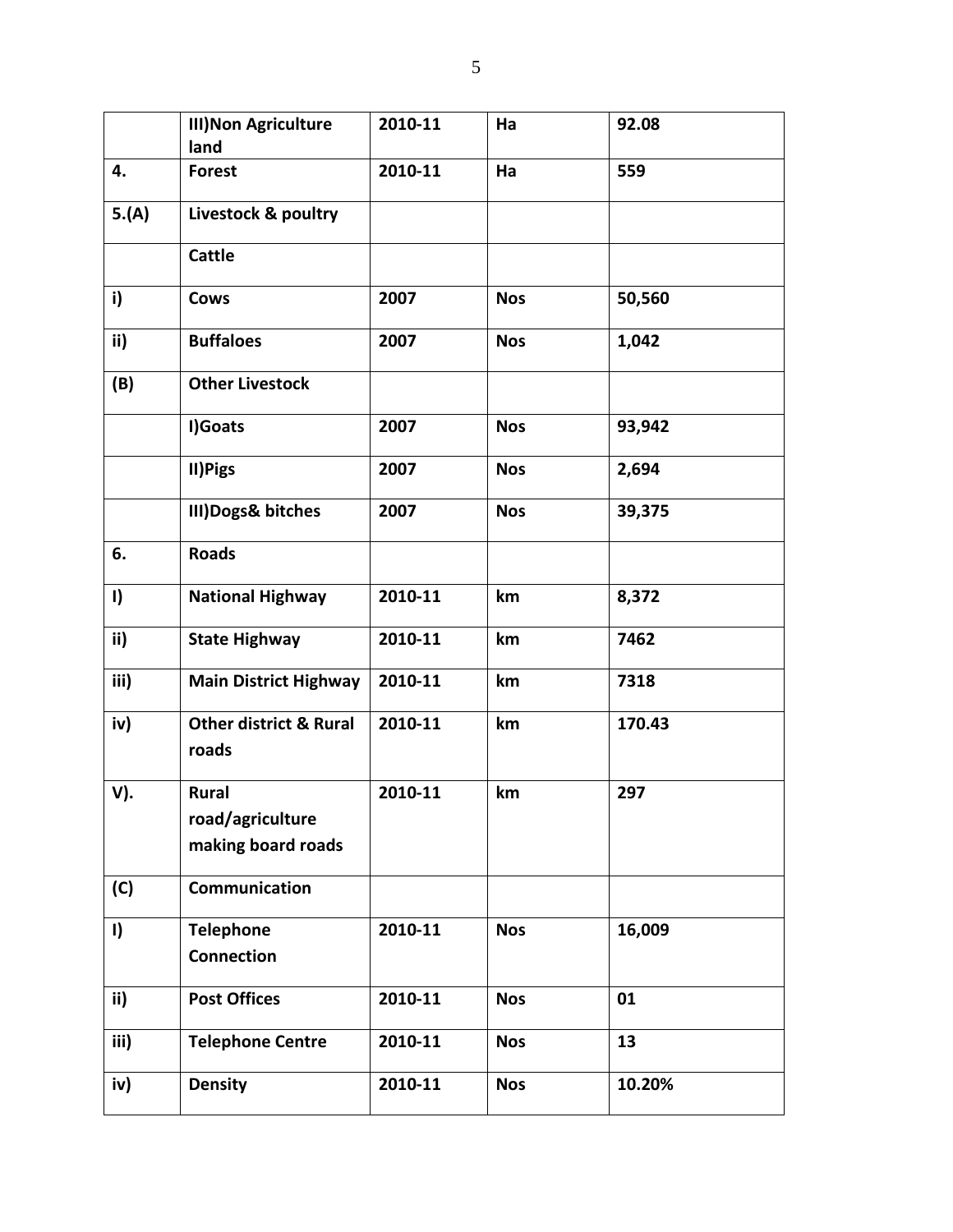| v)    | <b>PCO Rural</b>                                                         | 2010-11 | <b>Nos</b> | 2221   |
|-------|--------------------------------------------------------------------------|---------|------------|--------|
| vi)   | PCO/STD                                                                  | 2010-11 | <b>Nos</b> | ---    |
| vii)  | <b>Mobile</b>                                                            | 2010-11 | <b>Nos</b> | 87,834 |
| (D)   | <b>Public Health</b>                                                     |         |            |        |
| i)    | <b>Allopathic</b>                                                        | 2010-11 | <b>Nos</b> | 01     |
| ii)   | <b>Beds in allopathic</b>                                                | 2010-11 | <b>Nos</b> | 1074   |
| ii)   | <b>Ayurvedic Hospitals</b>                                               | 2010-11 | <b>Nos</b> | 50     |
| iv)   | <b>Community health</b><br><b>Centers</b>                                | 2010-11 | <b>Nos</b> | 03     |
| v)    | <b>Primary health canter</b>                                             | 2010-11 | <b>Nos</b> | 79     |
| vi)   | <b>Dispensaries</b>                                                      | 2010-11 | <b>Nos</b> | 205    |
| vii)  | Sub-health canter                                                        | 2010-11 | <b>Nos</b> | 39     |
| viii) | <b>Private hospitals</b>                                                 | 2010-11 | <b>Nos</b> | 17     |
| (E)   | <b>Banking Commercial</b>                                                |         |            |        |
| i)    | <b>Commercial Bank</b>                                                   | 2010-11 | <b>Nos</b> | 22     |
| ii)   | <b>Rural bank</b>                                                        | 2010-11 | <b>Nos</b> | 05     |
| iii)  | Co- operative bank                                                       | 2010-11 | <b>Nos</b> | 07     |
| (F)   | <b>Education</b>                                                         |         |            |        |
| i)    | <b>Primary School</b>                                                    | 2010-11 | <b>Nos</b> | 212    |
| ii)   | <b>Middle School</b>                                                     | 2010-11 | <b>Nos</b> | 42     |
| III)  | <b>Secondary School&amp;</b><br><b>Senior Secondary</b><br><b>School</b> | 2010-11 | <b>Nos</b> | 15     |
| iv)   | <b>College</b>                                                           | 2010-11 | <b>Nos</b> | 16     |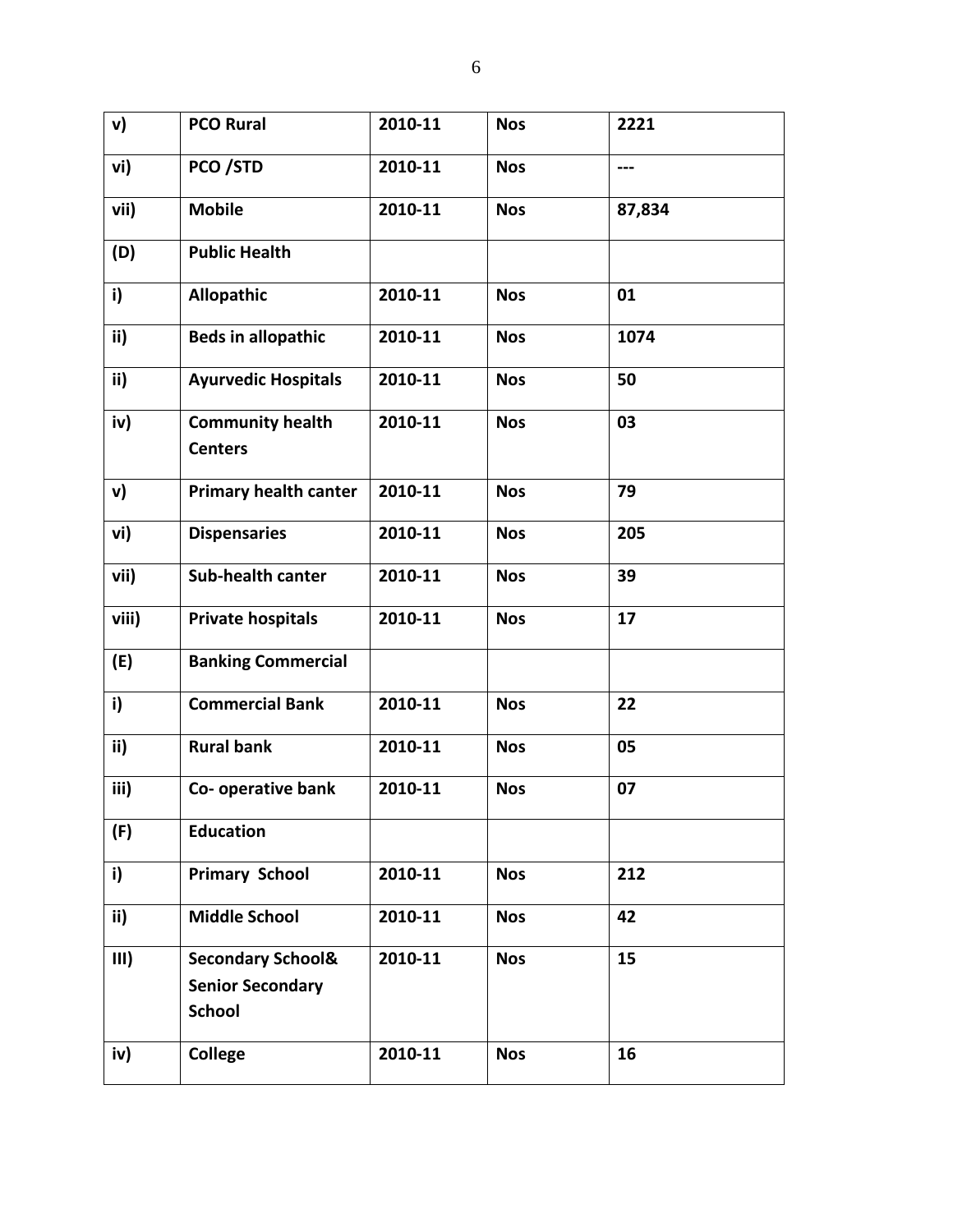| V) | <b>Technical University</b> | 2010-11 | <b>Nos</b> | 2                                                                    |
|----|-----------------------------|---------|------------|----------------------------------------------------------------------|
|    |                             |         |            | (Manipur University<br>at Chanchipur/<br><b>Central Agricultural</b> |
|    |                             |         |            | University (CAU) at                                                  |
|    |                             |         |            | Eroishemba.                                                          |

**1.6 Imphal West Nagar Panchayet;-**

| <b>SL</b>               | <b>Nagar Panchayet</b>                     | <b>Number of Ward</b> | <b>Population Censues</b><br>2011 |
|-------------------------|--------------------------------------------|-----------------------|-----------------------------------|
| $\mathbf{1}$            | <b>Samurou Nagar</b><br>Panchayet          | 12                    | 16582                             |
| $\overline{2}$          | <b>Thongkhong Laxmi</b><br><b>Bazar NP</b> | 11                    | 14878                             |
| $\overline{\mathbf{3}}$ | <b>Lilong Nagar Panchatey</b>              | 9                     | 17566                             |
| $\overline{\mathbf{4}}$ | <b>Wangoi Nagar Panchayet</b>              | 8                     | 9106                              |
| 5                       | <b>Lamshang Nagar</b><br>Panchayet         | 9                     | 8130                              |
| 6                       | <b>Sekmai Nagar Panchayet</b>              | 9                     | 5065                              |
| 7                       | Lamlai Nagar Panchayet                     | 9                     | 4601                              |
|                         |                                            | 67                    | 75928                             |

*Source;-- Publication of the Office the Register General of India*

### **1.9 Resource Bas of the District; ---**

 **Imphal West District being fertile valley region is primarily agrarian Agricultural operation are mainly rain fed. Agricultural production in 2014 – 15 is higher than the previous year record output especially of cereal crops. The main crops grown are paddy and pulses. The area yield and productivity stratifies is as follows;--**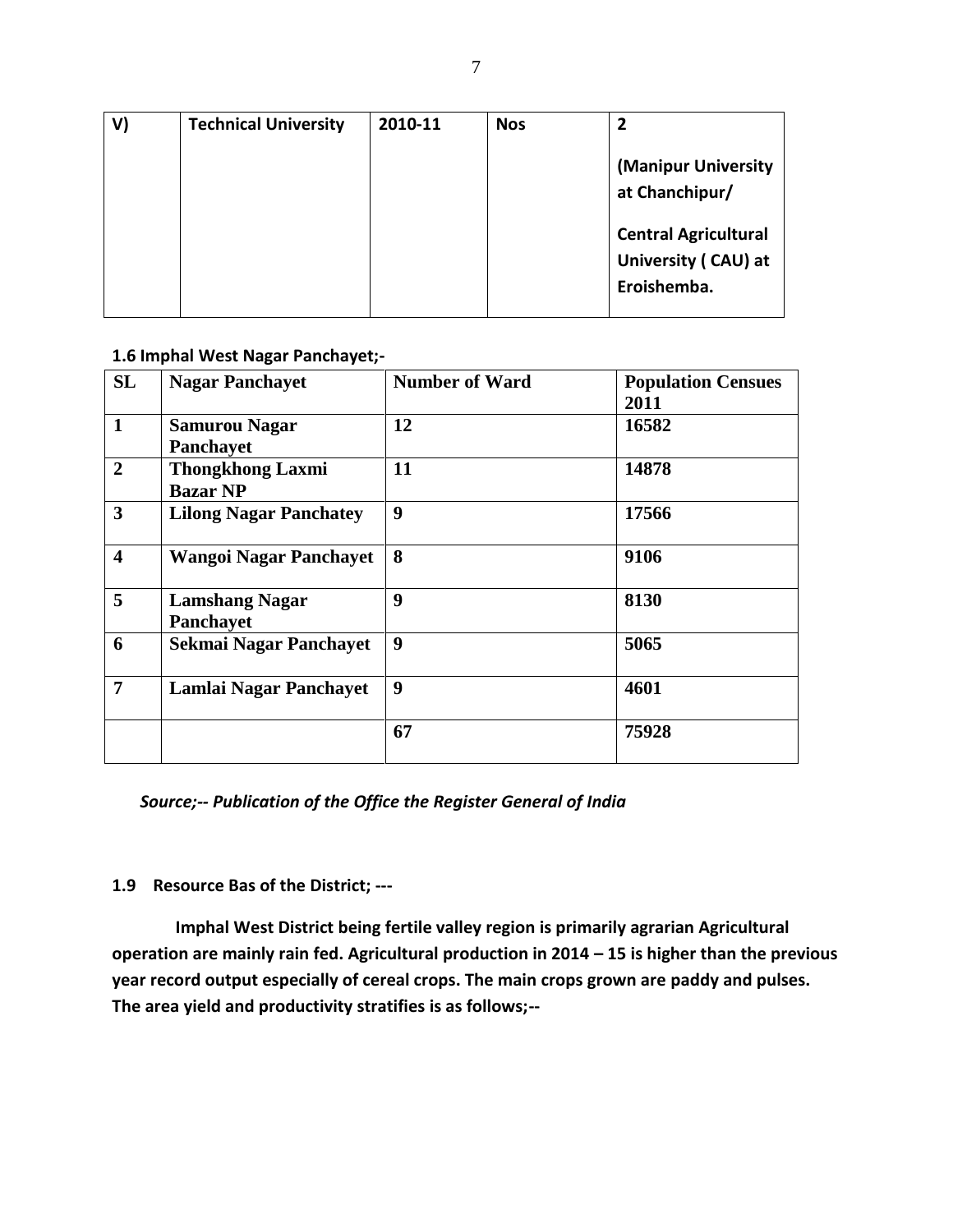| SI.                     | <b>Crops</b>         | 2013- |                | 2014-15 |                   | 2015-16 |                   |
|-------------------------|----------------------|-------|----------------|---------|-------------------|---------|-------------------|
|                         |                      | 14    |                |         |                   |         |                   |
|                         |                      | Area  | Produc<br>tion | Area    | <b>Production</b> | Area    | <b>Production</b> |
| 12                      | <b>Pre-Kharif</b>    | 065   | 1,65           | 8.90    | 29.60             |         |                   |
|                         | <b>Main Paddy</b>    | 15.00 | 42.35          | 29.58   | 105.00            |         |                   |
|                         | <b>Total Paddy</b>   | 15.65 | 44.00          | 38.48   | 134.60            |         |                   |
| $\overline{\mathbf{3}}$ | <b>Kharif Maize</b>  | 0.27  | 0.53           | 0.60    | 1.35              |         |                   |
|                         | <b>Rabi Maize</b>    | 0.64  | 1.80           | 063     | 1.60              |         |                   |
|                         | <b>Total Maize</b>   | 0.91  | 2.33           | 1.23    | 2.96              |         |                   |
| $\overline{\mathbf{4}}$ | Wheat                | 0.30  | 0.75           | 0.28    | 0.70              |         |                   |
|                         | <b>Pulses Kharif</b> | 0.27  | 0.28           | 1.31    | 0.33              |         |                   |
|                         | <b>Pulses Rabi</b>   | 3.39  | 3.19           | 3.25    | 3.08              |         |                   |
|                         | <b>Total</b>         | 3.66  | 3.47           | 3.56    | 3.41              |         |                   |

#### **Area and Production of Agriculture Crops in Imphal West District**

 **Source; --- Directorate of Agriculture, Manipur**

 **Paddy is the principal crops grown in the Imphal West District followed by pulses wheat, Maize etc.**

#### **HORTICULTURE:-**

 **Manipur has plenty of scope and potential to grow various horticultural crops because of varied agro- climate conditions, The major grown in the state are pineapple, lemon ,orange ,banana ,guava, peaches etc Horticulture products have good scrap in the District .Fruits like pineapple, Banana, Lemon and Papaya grow aplenty in the District there is considerable scrap for increasing the area under deferent horticulture crops.**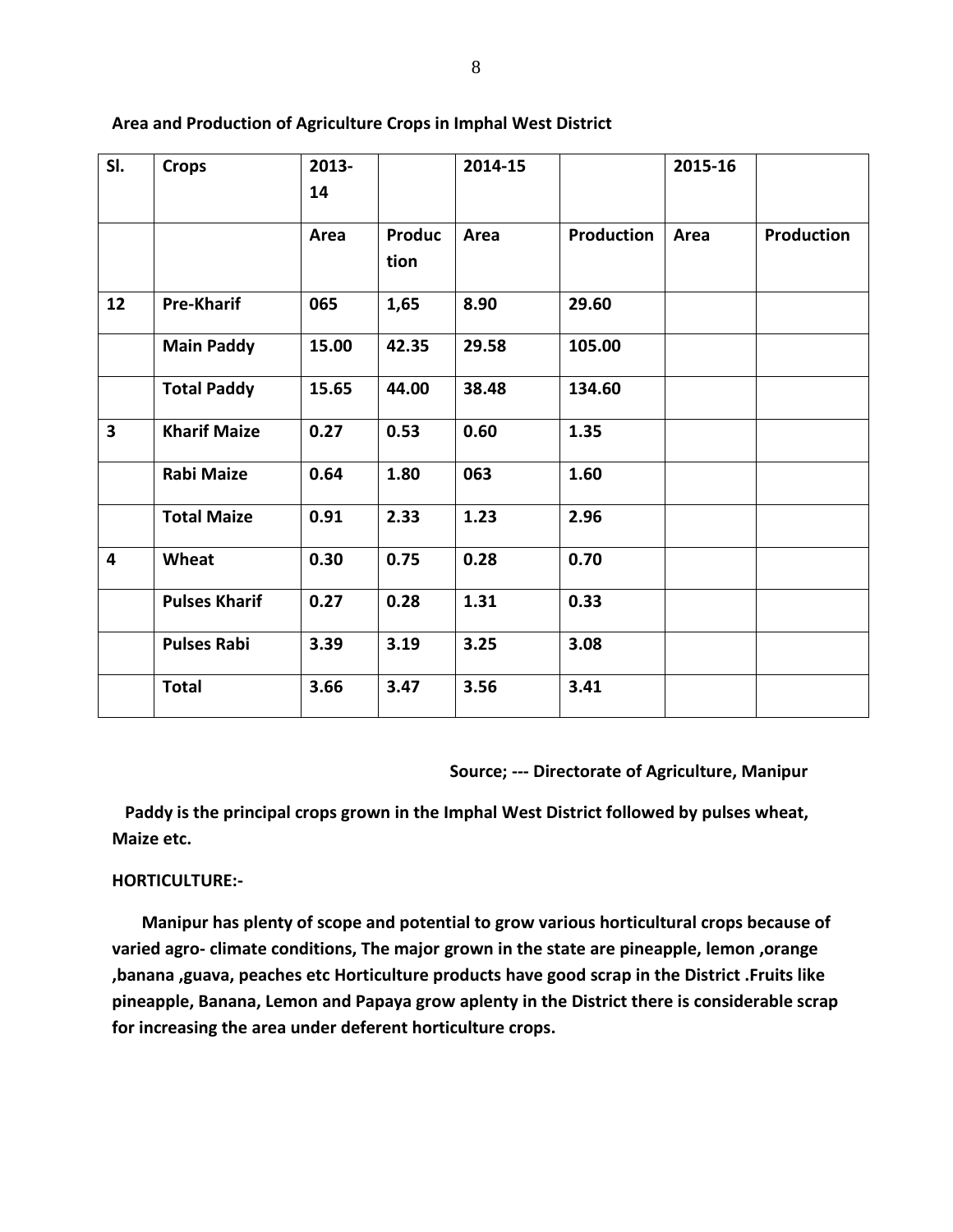**AREA UNDER FRUITS & VEGETABLES;--**

 **Growing of fruits and vegetables on small plots of land provides additional income to the farmers undertaking crop husbandry enterprises. Another advantage of growing fruits is that these can be grown on uneven and undulating lands. In this way, it gives additional benefits as forests cover for such land which are liable to run off and erosion. At present, the reliable estimates of the total acreage of the various fruits and vegetables are not available for the state,** 

| SI                      | <b>Name of Crops</b> | Area (in    | Productio    | Area    | <b>Productio</b> | Area | Productio  |
|-------------------------|----------------------|-------------|--------------|---------|------------------|------|------------|
| $\bullet$               |                      | Ha)         | $n$ (in M.T) | (in Ha) | $n$ (in M.T)     | (in  | n (in M.T) |
|                         |                      |             |              |         |                  | Ha)  |            |
|                         | <b>Fruits</b>        |             |              |         |                  |      |            |
|                         |                      |             |              |         |                  |      |            |
| $\mathbf{1}$            | Pineapple            | 580         | 5336         |         |                  |      |            |
| $\overline{2}$          | <b>Banana</b>        | 720         | 9353         |         |                  |      |            |
| $\overline{\mathbf{3}}$ | Orange               | $\mathbf 0$ | $\mathbf 0$  |         |                  |      |            |
| 4                       | <b>Passion fruit</b> | 115         | 1007         |         |                  |      |            |
| 5                       | Lime/lemon           | 158         | 1185         |         |                  |      |            |
| 6                       | <b>Other fruits</b>  | 803         | 4176         |         |                  |      |            |
|                         | Sub-Total            | 2376        | 21057        |         |                  |      |            |
|                         |                      |             |              |         |                  |      |            |
|                         | <b>VEGETABL</b>      |             |              |         |                  |      |            |
| $\mathbf{1}$            | <b>Cauliflower</b>   | 453         | 4480         |         |                  |      |            |
| $\overline{2}$          | Cabbage              | 879         | 8878         |         |                  |      |            |
| $\overline{\mathbf{3}}$ | <b>Tomato</b>        | 262         | 2389         |         |                  |      |            |
| 4                       | Pea                  | 759         | 744579       |         |                  |      |            |
| 5                       | Other                | 832         | 7485         |         |                  |      |            |

**Area & Production of Horticultural Crops in Imphal West, during the year 2013-14 to2014-15**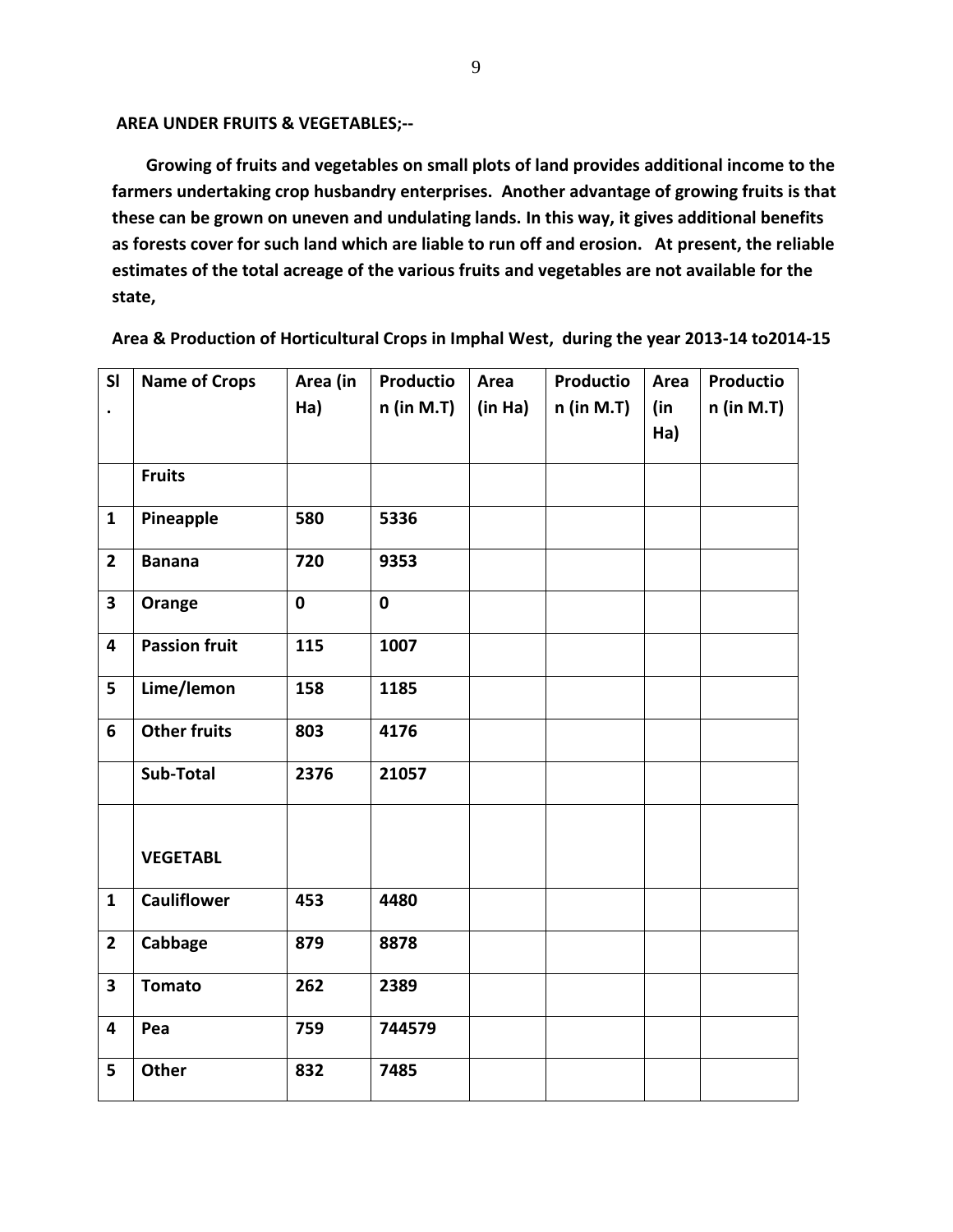|                | Sub-Total       | 3185 | 30679 |  |  |
|----------------|-----------------|------|-------|--|--|
|                |                 |      |       |  |  |
|                | <b>SPICES</b>   |      |       |  |  |
| $\mathbf{1}$   | <b>Chills</b>   | 1168 | 8877  |  |  |
| $\overline{2}$ | Ginger          | 178  | 2065  |  |  |
| 3              | <b>Turmeric</b> | 192  | 2202  |  |  |
| 4              | Other           | 120  | 636   |  |  |
| 5              | Sub-Total       | 1658 | 13780 |  |  |

 **Source; -- Department of Horticulture (Manipur)**

 **Production for Pineapple, Peas, Tomato, Cabbage, Cauliflower etc. have increased slightly over the y ears. Although there is scope for more production in the state and district for mater, production of vegetables on mass scale is not viable as there is no cold storage for stocking these productions. Food and food processing industries have good scope in the district.**

**NUMBER OF FACTORIES REGISTERED;--**

| Year | <b>Flour Mill</b> | <b>Iron Work</b> | <b>Printing</b><br><b>Press</b> | <b>Others</b> | <b>Repairing</b><br><b>Maintains Of</b><br><b>Motor Vehicles</b> |
|------|-------------------|------------------|---------------------------------|---------------|------------------------------------------------------------------|
| 2010 | 117               | 73               | 295                             | 6387          | 47                                                               |
| 2011 | 117               | 96               | 314                             | 6835          | 53                                                               |
| 2012 | 117               | 168              | 334                             | 7401          | 59                                                               |
| 2013 | 117               | 163              | 373                             | 8447          | 66                                                               |
| 2014 | 117               | 185              | 327                             | 8452          | 96                                                               |
| 2015 | 157               | 204              | 393                             | 9618          | 96                                                               |

 **Source;-- Directorate of Commerce & Industries Manipur**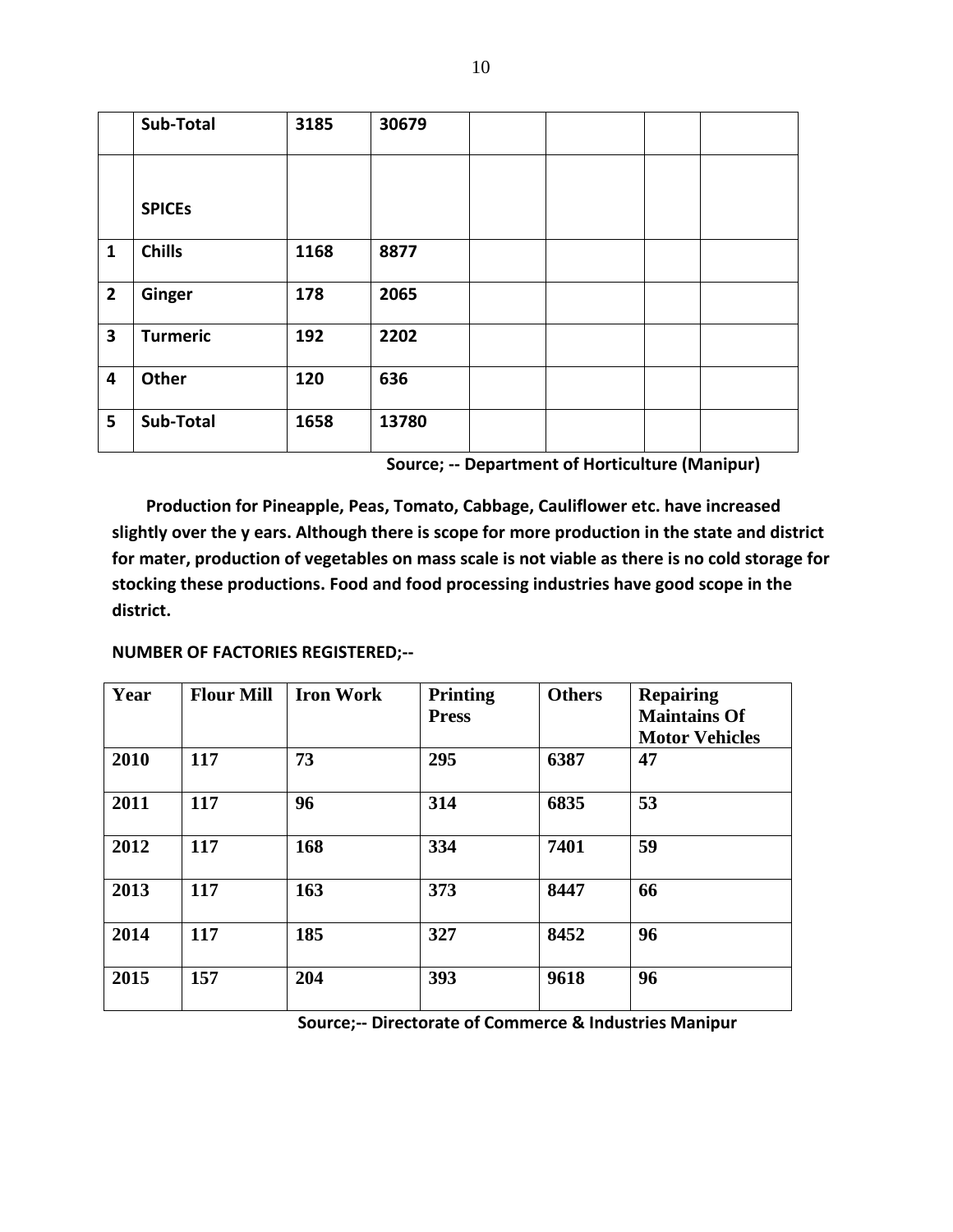**HANDLOOM;---**

 **Handloom industry is the largest cottage industry in the state. It is a traditional cottage industry providing avenues of employment opportunities to the people of Manipur Basically it is a lab our intensive family occupation in which all the members of a family can participate. Majority of the handloom weavers in the state are self employed artisans who are carrying on their profession in their own homes with the assistance of their family members in prep loom and post loom process. In artistic weaving also there are many accountable designs which are still famous such as Ningthou Phee, LamthangKhulak, KhamenChatpaShamilanmi, Moirangphee, LashingPhee,Leiroom, Hijamayek, Tindongbi, Leirong, Akoibi designs etc. Each design has its own history as to how and by whom they were invented. In the art of design and printing, Manipur can be proud of possessing good knowledge of dyeing of fast color on various kinds of hard printing of cloths since time immemorial by using indigenous plant leave etc.**

**Industrial Growth Centers;--**

 **Growth centers are large villages or small town which have the potential to became the nuclei for the social –economic development of the surrounding area, The growth centre can be identified by the deference orders with respect to the quality and quantity of services and facility, service area and population. A growth centre of lowest order should have service such as agricultural input center, maternity and child centre, primary & middle school daily market. At highest level, it must have manufacturing industries, hospitals, colleges etc. Under the growth centers scheme , the central Govt. has approval the Industrial Growth Center Project at Lamlai Napet Pally.**

| SI.<br><b>No</b> | Name of<br>Indl. Area                           | Lands<br>acquired (in<br>Hectare) | Land<br>developme<br>nt (in<br>hectare) | Prevailing<br>rate per<br>sq.m. (in<br>$Rs.$ ) | Nos.<br>of<br><b>Plots</b> | Nos. of<br>allotted<br>plot | Nos.<br>vacant | Nos of<br>units in<br>producti<br>on |
|------------------|-------------------------------------------------|-----------------------------------|-----------------------------------------|------------------------------------------------|----------------------------|-----------------------------|----------------|--------------------------------------|
| $\mathbf{1}$     | <b>Industrial</b><br>estate<br><b>Takyelpat</b> | 4,952                             | 4,952                                   | <b>Nil</b>                                     | 40                         | 26                          | 14 nos         | 26                                   |
| $\overline{2}$   |                                                 |                                   |                                         |                                                |                            |                             |                |                                      |

**1.10. Existing Status of Industrial Area in the Imphal West District**

**Number of registration ,Vacancies notified ,Submission, Placement and Application on the register in the Employment Exchange Manipur ,March 2015**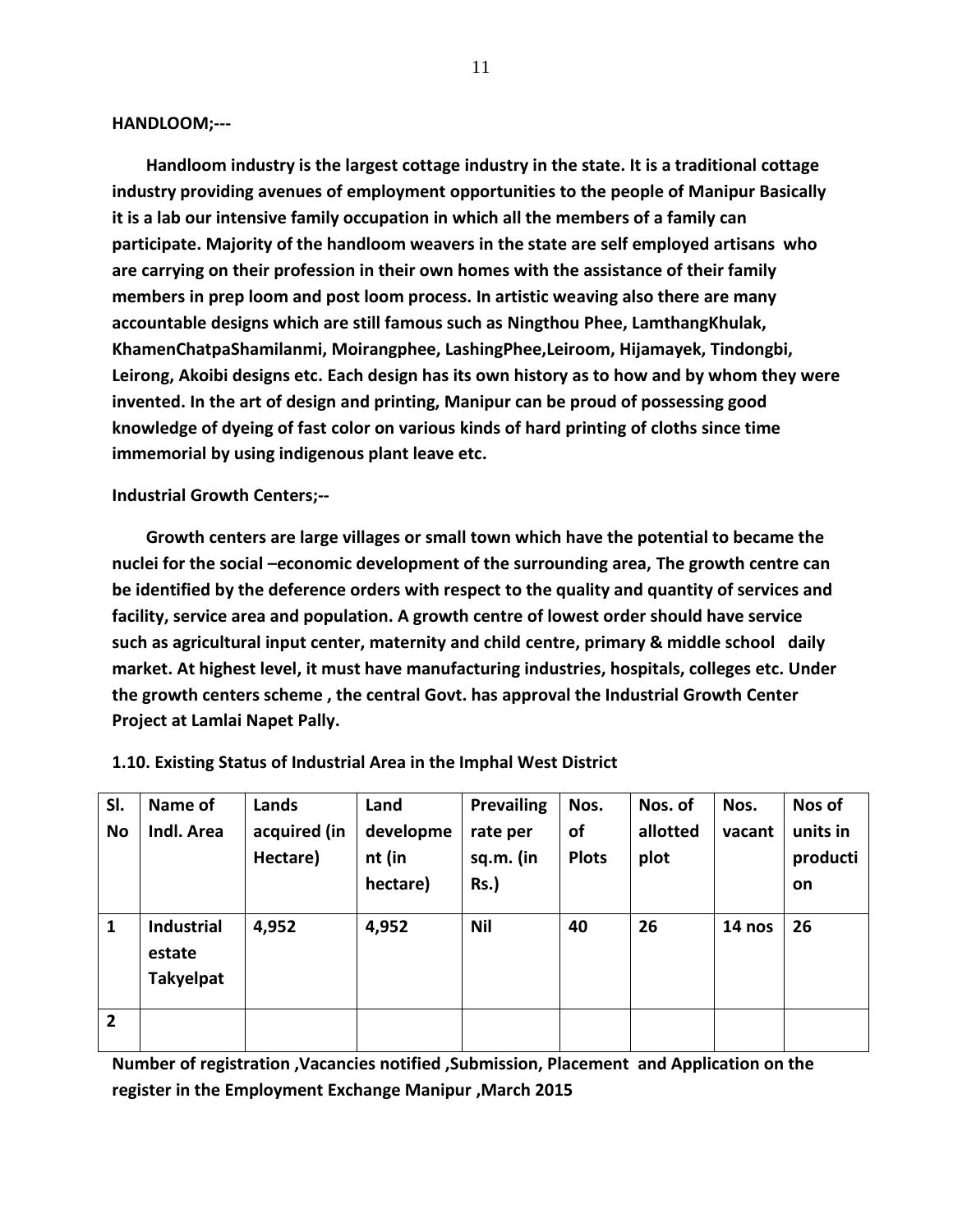| Sl.No.                 | <b>Registration</b> | <b>Number</b><br><sub>of</sub><br><b>Vacancy</b><br>notified | <b>Submission</b> | <b>Application</b><br>on the live<br>register | <b>Male</b> | Femal  |
|------------------------|---------------------|--------------------------------------------------------------|-------------------|-----------------------------------------------|-------------|--------|
| Senapati               | 78                  | --                                                           | --                | 60604                                         | 43684       | 16920  |
| <b>Tamanglong</b>      | 21                  | $\sim$                                                       | $\sim$ $\sim$     | 25576                                         | 19314       | 6262   |
| Churachapur            | 158                 | $\sim$ $\sim$                                                | --                | 72655                                         | 53299       | 19356  |
| <b>Chandel</b>         | 64                  | $\overline{2}$                                               | 17                | 30734                                         | 20996       | 9738   |
| <b>Ukhrul</b>          | 91                  | 6                                                            |                   | 29216                                         | 20360       | 8856   |
| <b>Imphal East</b>     | 205                 | $\overline{2}$                                               | 20                | 115919                                        | 81980       | 33939  |
| <b>Imphal West</b>     | 392                 | $\overline{\mathbf{4}}$                                      | $\sim$ $\sim$     | 189611                                        | 123445      | 66166  |
| <b>Bishnupur</b>       | 107                 | $\blacksquare$                                               | 18                | 69844                                         | 51828       | 18016  |
| <b>Thoubal</b>         | 194                 | 3                                                            | --                | 122063                                        | 95697       | 26366  |
| <b>Pht/Handicrpped</b> | $\overline{2}$      | $\overline{\phantom{a}}$                                     | $\sim$ $\sim$     | 2725                                          | 1829        | 896    |
| <b>U,E,I &amp; G.B</b> | 15                  | $\overline{\phantom{a}}$                                     | --                | 6582                                          | 3052        | 3530   |
| <b>Total</b>           | 904                 | 17                                                           | 69                | 725529                                        | 515484      | 210045 |

 **SOURCE; --- Directorate of Employment, Manipur**

#### **COMMERCIAL CROPS;--**

 **The development of commercial crops like cotton, Kabrangchak, oilseeds and sugarcane is very essential for enhancing the growth of agro-based industries in the state of Manipur.**

 **Manipur Sericulture project was started with the employment of project consultant since June 1998.**

**In this phase -1- stage of implementation 1010 hectares in the mulberry sector and 200 hectares in the efi sector will be covered. The phase was expected to be completed by March 2005.**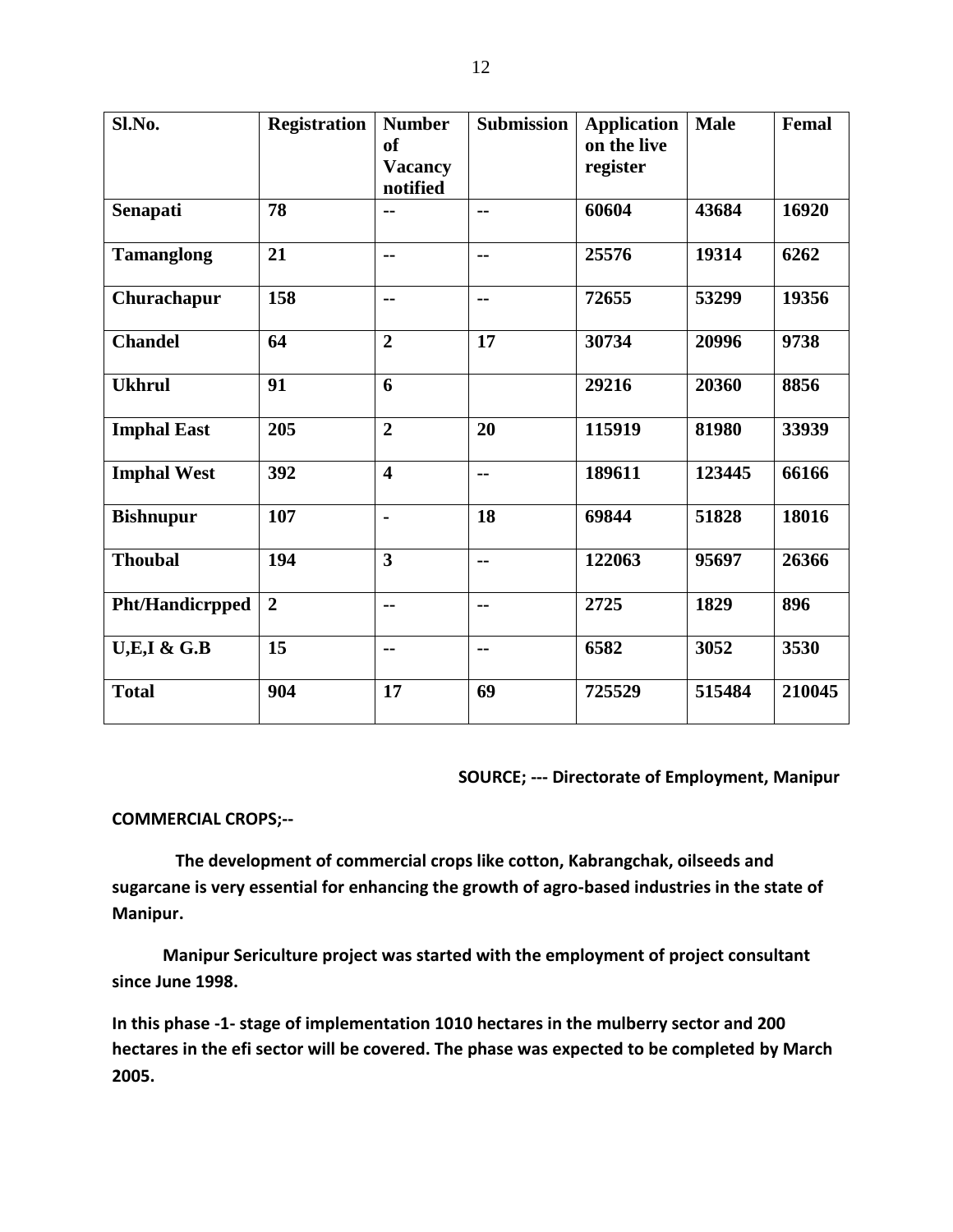**The implementation of the phase-II- was to commence from the 2002/2003 fiscal year subject to the successful implementation of phase I stage development to cover 1700 hectares of mulberry and 1300 hectares in case of the eri sector.**

#### **Sericulture;--**

 **Sericulture plays a vital role in the improvement of economic conditions of the artisans of the Manipur state. It is an important lab our intensive and agro – based industry generating employment opportunities for the rural people with lowest investment cost. Sericulture has a long tradition and has been practiced by the farmers from time immemorial but on a limited scale. But the sericulture industry was confined only in a few villages. Mulberry silk worm rearing and reeling was confined to four village viz Khurkhul, Leimaram, pheiyeng and Thongjao etc. Whereas Eri silk rearing was conducted for domestic consumption by the womenfolk. Silk weaving industry was confined to another four villages viz. Chingmeirong Kabo Leikai, Thangmeiband, Awangkonhpal and Maibam Leikai only. And the sericulture industry has been extended to other villages and also to the hill districts of the state during the plan period**

 **So far, under this scheme 25,486 hectares of land had been brought under plantation of silkworms Food plants and 21,968 families had been engaged in sericulture industry. During the year estimated production of oak tasar cocoons was 12.70 lakhs cocoon for a value of Rs. 6.35 lakhs as against the 8.10 lakhas cocoon for a value of rs,4.08 lakhas**

| <b>District</b>      | No of        | <b>Muga</b> | <b>Mulberry</b> | Eri (MT) | <b>Tasar</b> |
|----------------------|--------------|-------------|-----------------|----------|--------------|
|                      | <b>Froms</b> | (Lakhs)     | (MT)            |          | (Lakhs)      |
|                      |              |             |                 |          |              |
| <b>Imphal</b> ; West |              |             |                 |          |              |
|                      |              |             |                 |          |              |
| Cocoon               | 13           | 2.20        | 113.20          | 103.80   | 19.00        |
| product              |              |             |                 |          |              |
| <b>Value (Rs.in</b>  |              | 2.20        | 135.84          | 83.04    | 13.30        |
| Lakhs)               |              |             |                 |          |              |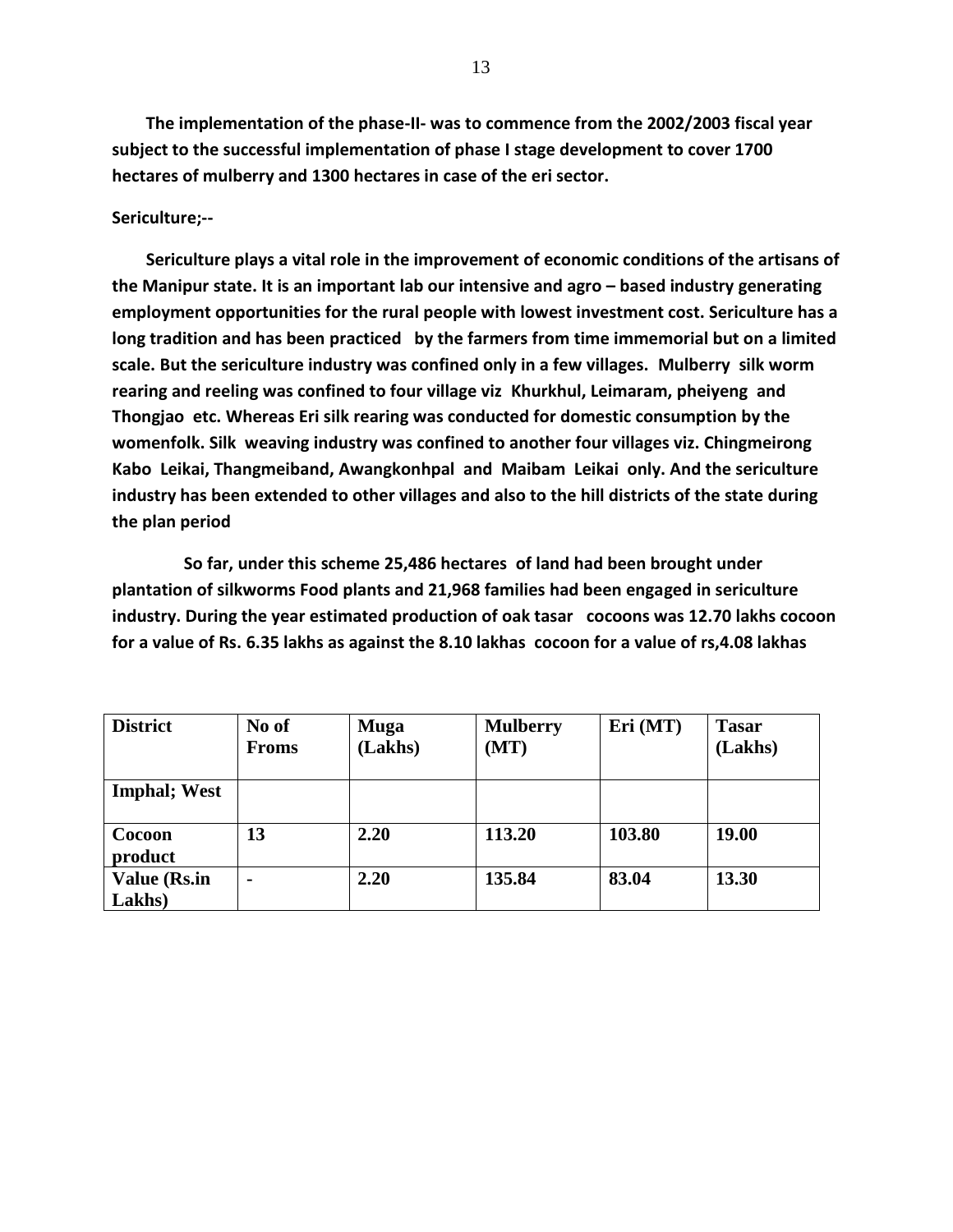| 2013 | D |
|------|---|
|------|---|

| Sl.No                   | <b>Cocoon Production</b>          | No of Unit     | Particular |
|-------------------------|-----------------------------------|----------------|------------|
| $\mathbf{1}$            | <b>Mulberry</b>                   | Mt             | 82.73      |
| $\overline{2}$          | <b>Tasar</b>                      | Kg             | 9.50       |
| $\overline{\mathbf{3}}$ | Eri                               | Mt             | 28.56      |
| $\overline{\mathbf{4}}$ | <b>Other (Muga)</b>               | Kg             | 5.25       |
|                         | <b>Raw Silk</b>                   |                |            |
| $\mathbf{1}$            | <b>Mulberry</b>                   | Mt.            | 9.94       |
| $\overline{2}$          | <b>Tasar</b>                      | Kg             | 325.00     |
| $\overline{\mathbf{3}}$ | Eri                               | Mt.            | 22.85      |
| $\overline{\mathbf{4}}$ | <b>Other (Muga)</b>               | Kg.            | 13125      |
|                         | <b>Production Of DFLs Rearing</b> |                |            |
| $\mathbf{1}$            | <b>Mulberry</b>                   | <b>Lakh No</b> | 1.70       |
| $\overline{2}$          | <b>Tasar</b>                      | Lakhs          | 0.34       |
| $\overline{\mathbf{3}}$ | Eri                               | Lakhs          | 2.97       |
| $\overline{\mathbf{4}}$ | <b>Others</b> (Muga)              | Lakhs          | 0.21       |

# **1.11. Industrial scenario of Imphal west District;--**

| SI/No | Heat                                          | Unit       | <b>Particulars</b> |
|-------|-----------------------------------------------|------------|--------------------|
|       | <b>Registered Industrial units</b>            | <b>Nos</b> | <b>SSI Sector</b>  |
| 2     | <b>Total units</b>                            | <b>Nos</b> | 968                |
| 3     | <b>Registered Medium &amp;</b><br>Large units | <b>Nos</b> | 02                 |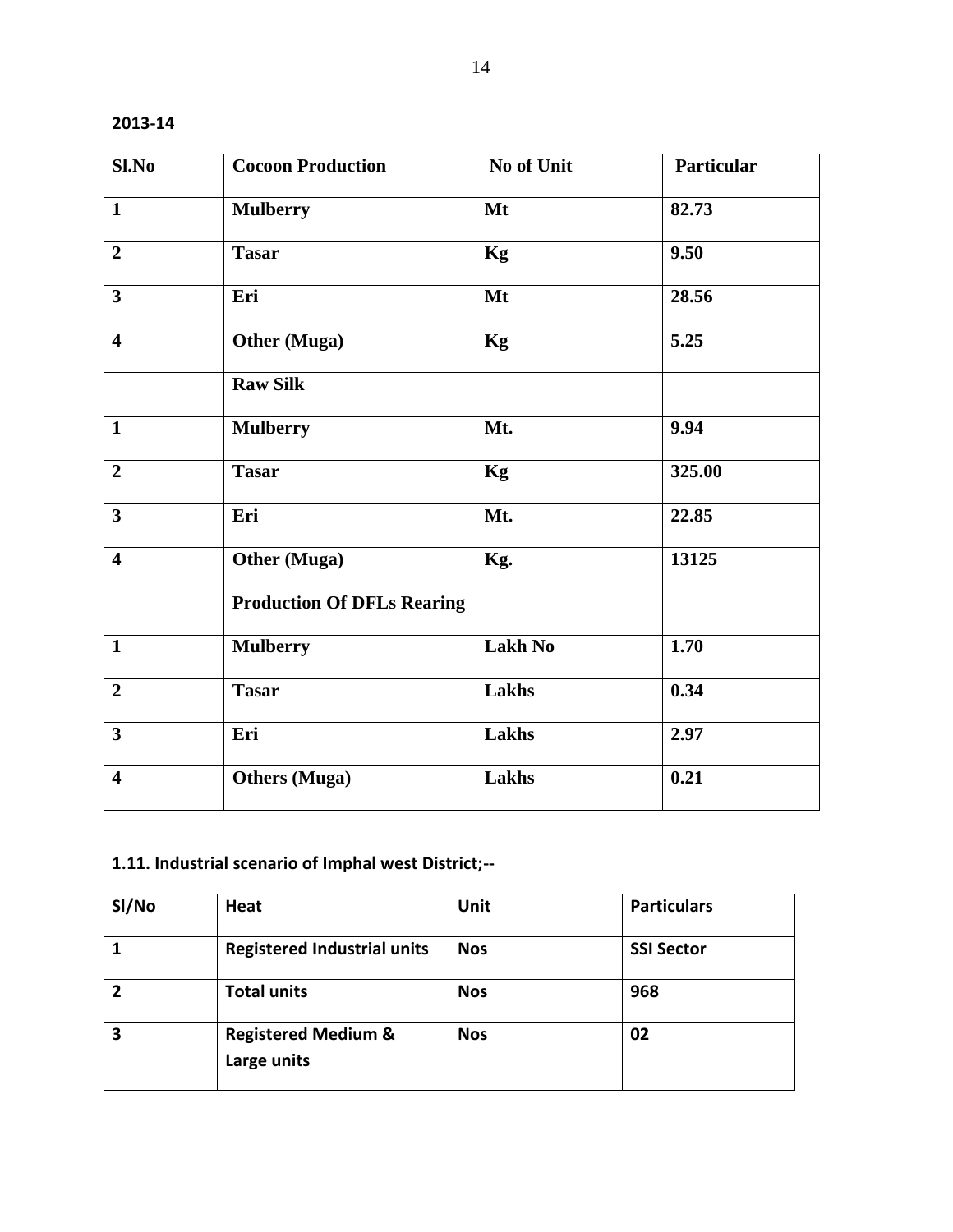| 4 | <b>Estimated average number</b><br>of daily worker employed<br>in small scale industries | <b>Nos</b>      | 10331  |
|---|------------------------------------------------------------------------------------------|-----------------|--------|
| 5 | <b>Employments in large and</b><br>medium industries                                     | <b>Nos</b>      | 12     |
| 6 | <b>Number of industrial area</b>                                                         | <b>Nos</b>      | 01     |
| 7 | <b>Turnover of small scale</b><br><b>industries</b>                                      | <b>Nos</b>      | 911.84 |
| 8 | <b>Turnover of Medium and</b><br>large scale Industries                                  | <b>In Lakhs</b> | 660.00 |

# **1.12. PMEGP Target for the Year 2013-14to 2014-15**

| SI.No   | <b>Target</b> | <b>Sanctioned</b> | <b>Disbursed</b> |
|---------|---------------|-------------------|------------------|
| 2013-14 | 744           | <b>Nil</b>        | <b>Nil</b>       |
| 2014-15 |               |                   |                  |

### **1.13. District –wise Distribution of Bank Branches in the State ,as on 30/9/2014-15**

| SI.N                    | <b>District</b>    | <b>Rural</b>            | Semi            | <b>Urba</b> | <b>Total</b>            | <b>Comme</b>            | Regional                | <b>District</b>  | <b>Total</b>            |
|-------------------------|--------------------|-------------------------|-----------------|-------------|-------------------------|-------------------------|-------------------------|------------------|-------------------------|
| $\mathbf{o}$            |                    |                         | <b>Urba</b>     | n           |                         | rcial                   | rural banks             | Co-              |                         |
|                         |                    |                         | n               |             |                         | <b>Bank</b>             |                         | op.Bank          |                         |
| $\mathbf{1}$            | Churachandpur      | 6                       | 8               | $\mathbf 0$ | 14                      | 12                      | 1                       | 1                | 14                      |
| $\overline{2}$          | <b>Tamenglong</b>  | $\overline{\mathbf{z}}$ | $\mathbf 0$     | $\mathbf 0$ | 7                       | $\overline{\mathbf{3}}$ | $\overline{\mathbf{3}}$ | $\mathbf{1}$     | $\overline{\mathbf{z}}$ |
| $\overline{\mathbf{3}}$ | <b>Bishnupur</b>   | 8                       | $\mathbf{1}$    | $\mathbf 0$ | 9                       | 3                       | 3                       | 3                | 9                       |
| 4                       | <b>Thoubal</b>     | 8                       | $6\phantom{1}6$ | $\mathbf 0$ | $\overline{\mathbf{z}}$ | 5                       | $\overline{2}$          | $\boldsymbol{0}$ | $\overline{7}$          |
| 5                       | Senapati           | 15                      | $\mathbf 0$     | $\mathbf 0$ | 15                      | 10                      | $\overline{4}$          | $\mathbf{1}$     | 15                      |
| $6\phantom{1}6$         | <b>Imphal West</b> | 9                       | 5               | 34          | 48                      | 36                      | 5                       | 7                | 48                      |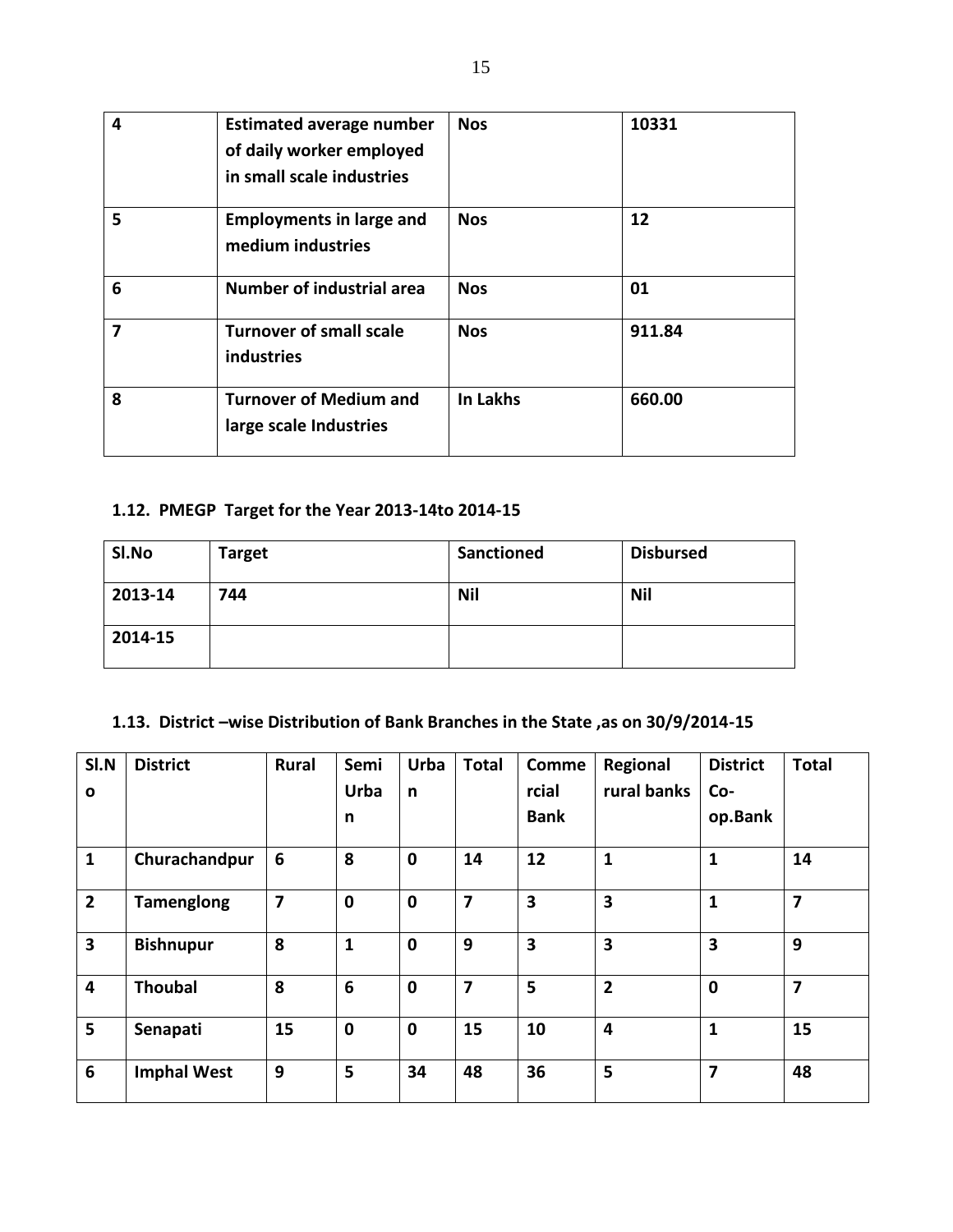|   | <b>Imphal East</b> | 3  | 12 | э  | 22  | 14 | –  |    | 22  |
|---|--------------------|----|----|----|-----|----|----|----|-----|
| 8 | <b>Ukhrul</b>      |    |    | υ  |     |    |    |    |     |
| 9 | <b>Chandel</b>     | 70 | 34 | 39 | 143 | 95 | 28 | 20 | 143 |

#### **Imphal West;--**

| SI.No          | <b>Name of Bank</b>        | <b>No of Bank</b> |
|----------------|----------------------------|-------------------|
| 1              | <b>State Bank of India</b> | 5                 |
| $\overline{2}$ | <b>Nationalized Bank</b>   | 18                |
| 3              | <b>Reginald Rural Bank</b> | 5                 |
| 4              | <b>Private Bank</b>        | 3                 |
| 5              | <b>New Private Bank</b>    | 3                 |

#### **1.14. TRANSPORT;--**

 **Imphal airport is the second largest in the north east, Daily air service between Imphal- Kolkata ,Imphal- Guwahati, Imphal-Silchar and Imphal- Silong available. The National highway-53 connects the central valley with Silcher.NH-39 or Indo Myanmar road links the district with Dimapur in Nagaland and the brooder town of Moreh. The other major state highway is the Imphal – Andro road nearest railhead is at a district of 210 m at Dimapur in Nagaland. Beside these other main roads in Imphal are Uripok- kangchup road, RIMS road, Nagamapal-Thangmeiban road, Mayai Lambi road, Place compound road, Dingku road & JNIMS hospital road are the important main road in the city. Privately owned taxis and government own city buses are on regular service as city transport.**

 **The state has neither railways nor navigable water way and the transport system is synonymous with road communication. The only major functional railhead linking Manipur with the rest of India is at Dimapur town of Nagaland state which is 215 Kms, away from Imphal. A railhead has been extended from Silcher to Jiribam. It covers only 1.5 kms, of railway line over the state of Manipur. Manipur has air links with Kolkata, New Delhi Silcher , Guwahati and Aizawl.**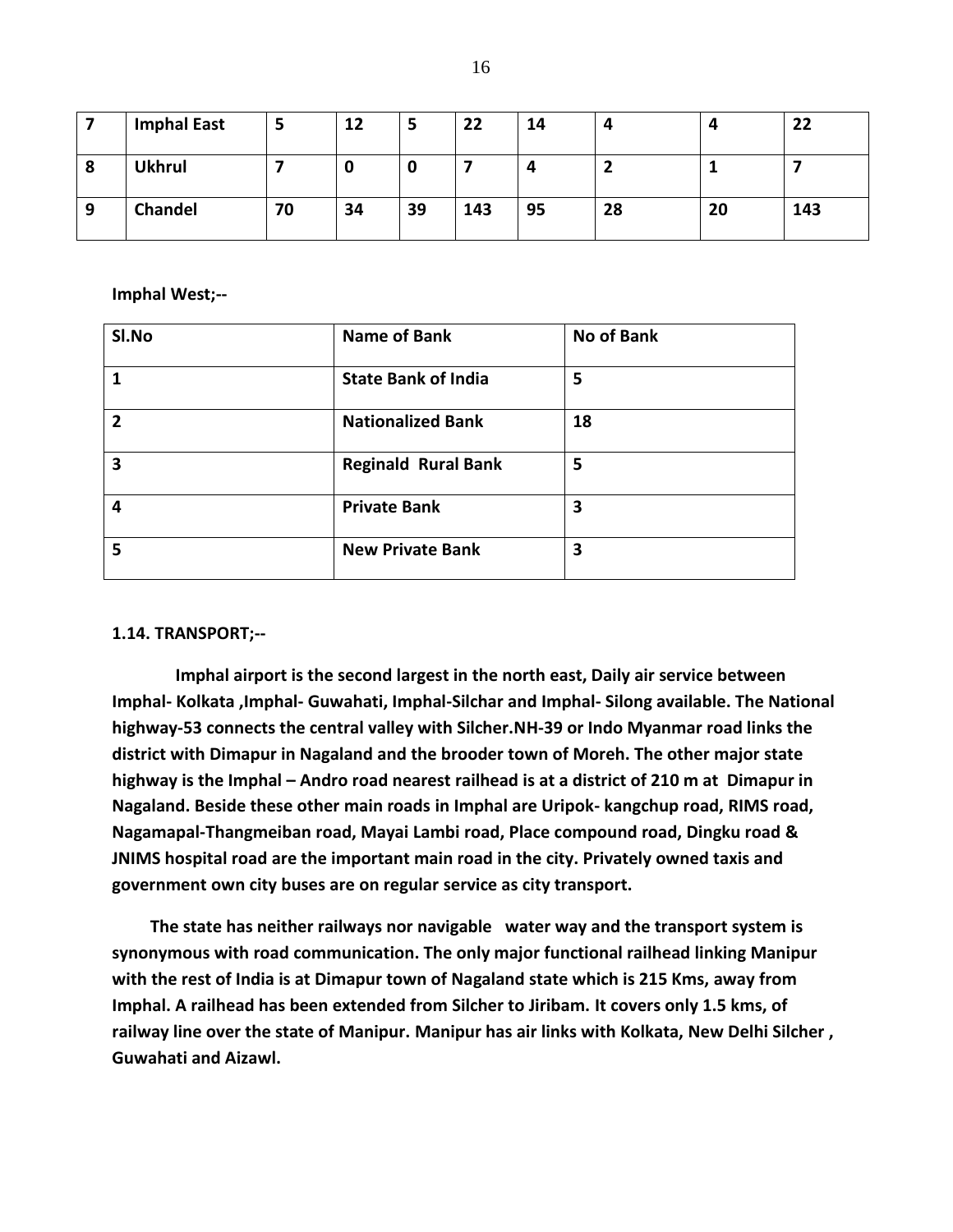#### **NATIONAL HIGHWAY;----**

 **National Highway is a highway which is declared as such under the National highway Act, 1956, The National Highway system is the primary road grid of the state. Highway and roads are regarded as arteries and veins of a state which are essential for its growth. The main artery of communication is the National High-way No-39 connecting Imphal with Dimapur in the neighboring state of Nagaland. It runs through moa in the extreme north of Manipur to the International border town of Moreh in the south –east. Dimapur is the railhead for road traffic to the state and in fact, this road is for so long her life line. The road passé through the hilly area of Senapati District and part of Nagaland Hill touching Kohima in between. The transport cost on the road is very high in view of frequent landslides on the hill tracts, restriction of transport services during night time due to unexpected events and one way trade movement because of little exports from Manipur. Another road of considerable economic importance is the 225 kms. Long National Highway No.53 viz New Cachar road, connecting Imphal with Jiribam in Manipur Assam border.**

**Industrial Estate ;----**

 **There is Industrial Estate in the District at Takyelpat.**

#### **Major Market Centre;--**

 **Ima Market, Thangal bazaar, Paona bazaar is the main market and Singjamei bazaar where trading activities take place. The main tourist attraction as only women vendors are selling their products.**

#### **1.15. Training Facilities;--**

 **There are Training Centre run by he Government to cater to the needs of local industries. One ITI imparting training in information technologies type writing and electric wiring is run in Imphal west,. Also a new scheme for food processing training is being envisaged by the Govt, at Food Par Nilakuthi. Weaver service centre , Imphal East, Imphal is conducting many training programmers related to handloom Industries CEPET at Takyel is producing many professional in the field of Plastic Engineering MSME-DI, Imphal is conduction many skill development programmers. Fishery Training Centre, Lamphel is providing training to the angler of Imphal West and to other district also.**

#### **1.16. SCEINCE AND TECHNOLOGY;--**

 **Science and Technology plays a vital role in the process of development and transformation of traditional agrarian economy into a modern Industrial economy .Development in the fields of Science and Technology in Manipur is carried out under the auspices of the State**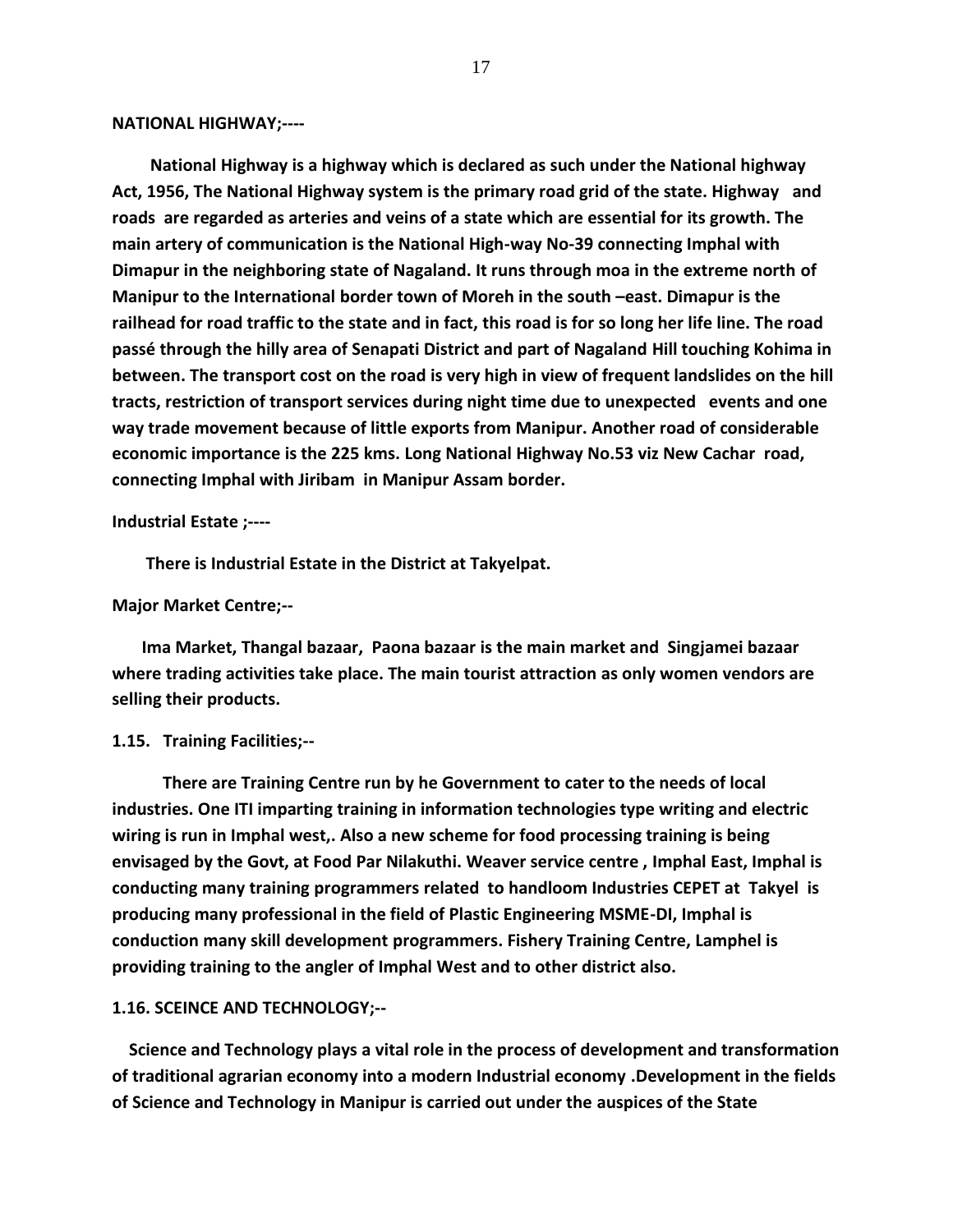**Government. Set up in January 1985 the Science and technology department has been a Node Agency in the state for planning, co-coordinating and promoting science and technology for achieving the socio-economic objectives through meaningful applications in numerous development programmed. In view of the growing significance of information technology, the Department of Science and Technology is renamed as Department of Science & Technology and Information Technology.**

**1.16 District-Wise number of EM (Part-II) Micro, Small & Medium Enterprises at District Industries Centre under the various State UT Commissioner ate/Directorate of Industries for the year wise 2013-14 to 2014-15**

 **Code;14 State; Manipur.**

#### **2013-14 2014-15**

|                         | Name of            | <b>Mic</b> | <b>Small</b> | <b>Medium</b> | <b>Micro</b> | <b>Small</b> | <b>Mediu</b> | <b>Total</b> |
|-------------------------|--------------------|------------|--------------|---------------|--------------|--------------|--------------|--------------|
| <b>District</b><br>Code | <b>Distract</b>    | ro         |              |               |              |              | m            |              |
| 001                     | Senapati           | 18         | $\mathbf 0$  | $\mathbf 0$   | 11           | $\mathbf 0$  | $\mathbf 0$  | 29           |
| 002                     | <b>Tamenglong</b>  | 21         | $\mathbf 0$  | $\mathbf 0$   | 10           | 01           | $\mathbf 0$  | 32           |
| 003                     | Churachandpur      | 05         | 02           | $\mathbf 0$   | $^{\circ}18$ | $\mathbf 0$  | $\mathbf 0$  | 25           |
| 004                     | <b>Bishnupur</b>   | 39         | $\mathbf 0$  | $\mathbf 0$   | 79           | $\mathbf{0}$ | $\mathbf 0$  | 118          |
| 005                     | <b>Thoubal</b>     | 19         | 02           | $\mathbf 0$   | 07           | 02           | $\mathbf 0$  | 30           |
| 006                     | <b>Imphal West</b> | 23         | 04           | 01            | 20           | 06           | 01           | 55           |
| 007                     | <b>Imphal East</b> | 28         | 03           | $\mathbf 0$   | 31           | 10           | $\mathbf 0$  | 72           |
| 008                     | <b>Ukhrul</b>      | 03         | $\mathbf 0$  | $\mathbf 0$   | $\mathbf 0$  | $\mathbf 0$  | $\mathbf 0$  | 03           |
| 009                     | <b>Chandel</b>     | 02         | $\mathbf 0$  | $\mathbf 0$   | 02           | $\mathbf 0$  | $\mathbf 0$  | 04           |
|                         | <b>Total</b>       | 158        | 11           | 01            | 177          | 19           | 01           | 368          |

#### **Source;--Nucleus Cell / Comm.,& Industry .Manipur**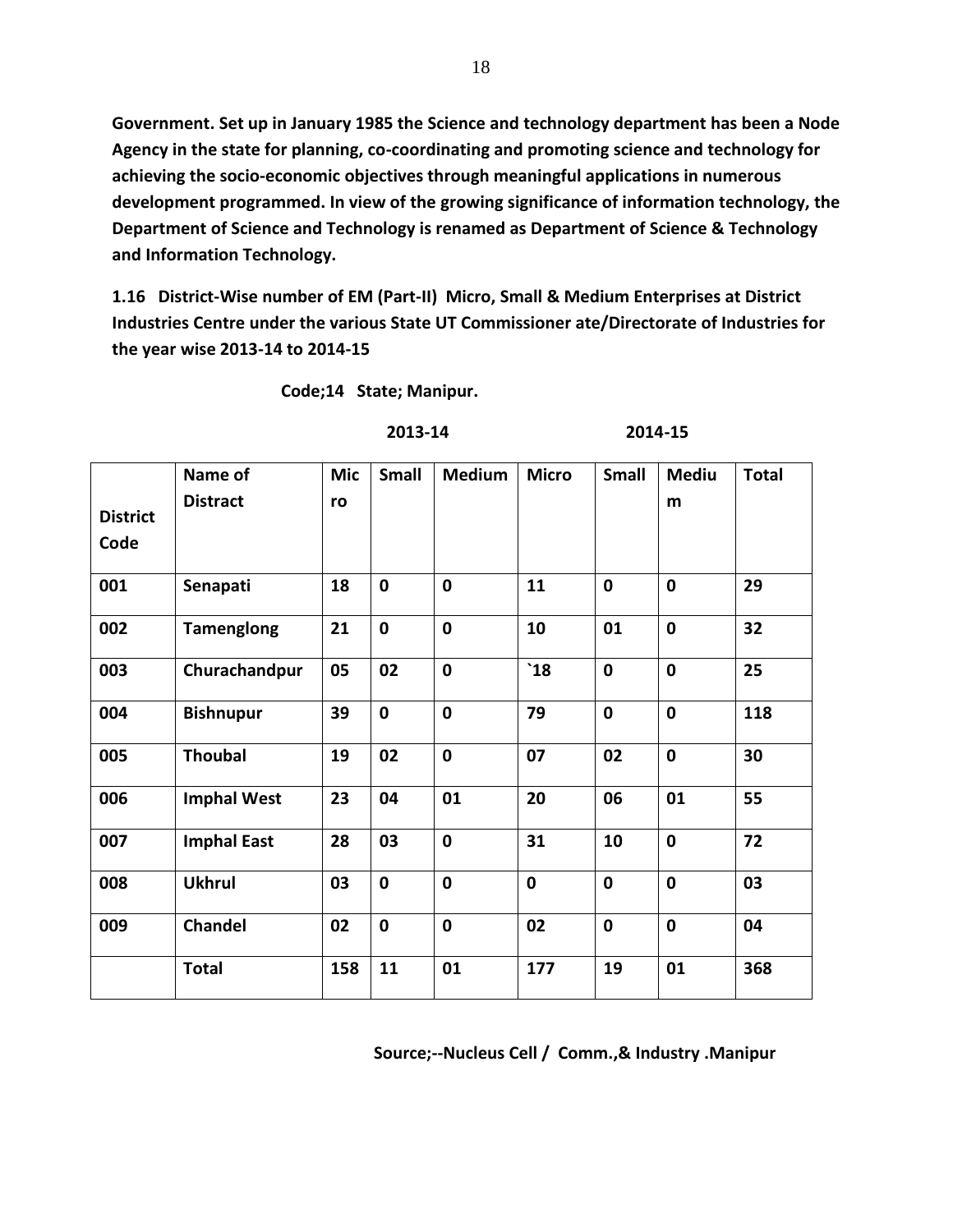**Statement showing year-wise, category –wise No. EM Part- II Filled for the year 2007-8 up to** 

| SI.No                   | Year         | <b>Micro</b>            | <b>Small</b> | <b>Medium</b> | <b>Total</b> |
|-------------------------|--------------|-------------------------|--------------|---------------|--------------|
| $\mathbf{1}$            | 2007-8       | $\overline{\mathbf{3}}$ | $\mathbf 0$  | $\mathbf 0$   | 03           |
| $\overline{2}$          | 2008-9       | 11                      | 01           | $\mathbf 0$   | 12           |
| $\overline{\mathbf{3}}$ | 2009-10      | 21                      | 02           | $\mathbf 0$   | 23           |
| $\overline{\mathbf{4}}$ | 2010-11      | 16                      | 02           | $\mathbf 0$   | 18           |
| 5                       | 2011-12      | 27                      | 07           | 01            | 35           |
| $6\phantom{1}$          | 2012-13      | 27                      | 04           | $\mathbf 0$   | 31           |
| $\overline{\mathbf{z}}$ | 2013-14      | 33                      | 04           | 01            | 38           |
| 8                       | 2014-15      | 27                      | $\mathbf 0$  | $\mathbf 0$   | 27           |
| 9                       | 2015-16      | 16                      | $\mathbf 0$  | $\mathbf 0$   | 16           |
|                         | <b>Total</b> | 181                     | 20           | 02            | 203          |

 **2015-16 , Imphal west District.**

 **Source;--- DIC,Imphal West**

 **Over the year units getting registered have reduced and this is a point of worry. Reduction in registration could be because(I) Facilities are not made available to SSI registered units and (ii) New unit are not coming up because of low & order problems.**

 **DISTRICT – WISE/TRADE-WISE IMFORMATION FOR EM-PART II FOR2015-16 OF MANIPUR**

### **No.of MSMEs**

| SL<br>$\cdot$ N | <b>Trades</b>              | 01 | 02 | 03 | 04 | 05 | 06 | 07 | 08 | 09 | <b>Tota</b> |
|-----------------|----------------------------|----|----|----|----|----|----|----|----|----|-------------|
|                 | <b>Chemical</b> (Including |    |    | 01 |    | O  | 01 |    |    |    | 02          |
|                 | <b>Pharmaceutical</b> )    |    |    |    |    |    |    |    |    |    |             |
|                 | <b>Electrical</b>          |    |    |    | 02 |    |    |    |    |    |             |

### **District Industries Centers (Code)**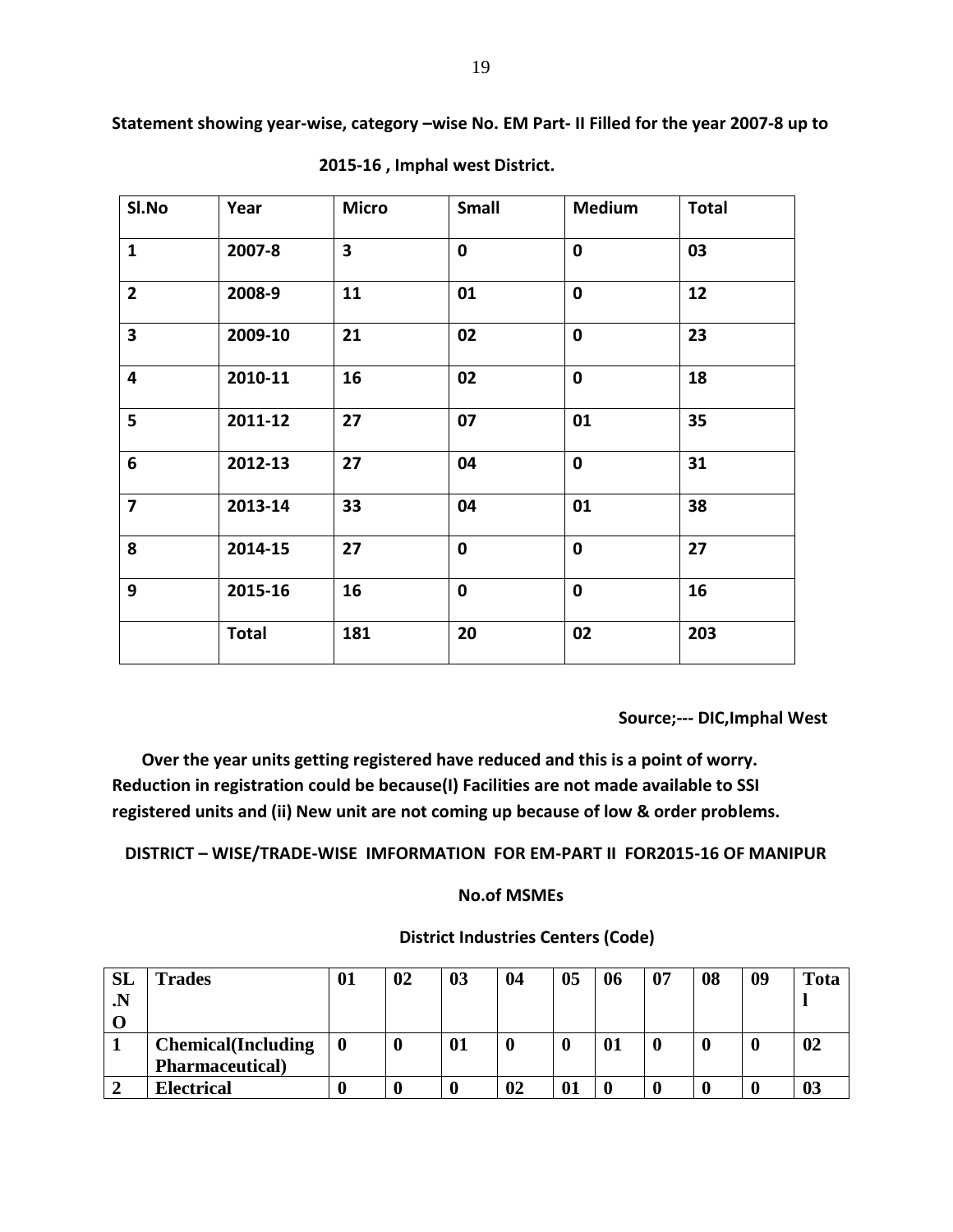| $\overline{\mathbf{3}}$ | <b>Electronics</b>                                                               | $\mathbf{0}$     | $\mathbf{0}$     | 01               | 03               | 02               | $\mathbf{0}$     | $\boldsymbol{0}$ | $\boldsymbol{0}$ | $\bf{0}$         | 06               |
|-------------------------|----------------------------------------------------------------------------------|------------------|------------------|------------------|------------------|------------------|------------------|------------------|------------------|------------------|------------------|
| $\overline{\mathbf{4}}$ | <b>Food (Including</b><br>agro based)                                            | 02               | 01               | $\boldsymbol{0}$ | 04               | $\boldsymbol{0}$ | 02               | $\boldsymbol{0}$ | 01               | $\bf{0}$         | 10               |
| 5                       | G & C(Including<br><b>Gem &amp; Processing)</b>                                  | $\mathbf{0}$     | $\mathbf{0}$     | $\boldsymbol{0}$ | 01               | 01               | $\mathbf{0}$     | $\boldsymbol{0}$ | $\boldsymbol{0}$ | $\bf{0}$         | 02               |
| 6                       | <b>Hosiery (including</b><br><b>Garment/Textile</b><br><b>based</b>              | 01               | 01               | 04               | 12               | 02               | 01               | 01               | 01               | $\boldsymbol{0}$ | 23               |
| $\overline{7}$          | L&F(including non<br>leather products)                                           | $\mathbf{0}$     | $\boldsymbol{0}$ | $\boldsymbol{0}$ | $\boldsymbol{0}$ | $\boldsymbol{0}$ | $\boldsymbol{0}$ | $\boldsymbol{0}$ | $\boldsymbol{0}$ | $\boldsymbol{0}$ | $\boldsymbol{0}$ |
| 8                       | <b>Mechanical</b><br>(including light $\&$<br>HeavyEngg.)                        | $\bf{0}$         | 01               | $\boldsymbol{0}$ | 06               | $\boldsymbol{0}$ | $\boldsymbol{0}$ | $\boldsymbol{0}$ | $\bf{0}$         | $\bf{0}$         | 07               |
| 9                       | Metallurgy(includin<br>g foundry/forging<br>metal forming $\&$<br>heat treatment | $\boldsymbol{0}$ | $\boldsymbol{0}$ | $\boldsymbol{0}$ | $\boldsymbol{0}$ | $\boldsymbol{0}$ | $\boldsymbol{0}$ | $\mathbf{0}$     | $\boldsymbol{0}$ | $\mathbf{0}$     |                  |
| 10                      | <b>Metal Finishing</b>                                                           | $\bf{0}$         | $\boldsymbol{0}$ | $\boldsymbol{0}$ | $\boldsymbol{0}$ | $\boldsymbol{0}$ | $\boldsymbol{0}$ | $\mathbf{0}$     | $\boldsymbol{0}$ | $\mathbf{0}$     | $\mathbf{0}$     |
| 11                      | <b>Others</b>                                                                    | $\bf{0}$         | 02               | 0 <sub>3</sub>   | 18               | 10               | 12               | 01               | 01               | 01               | 48               |
|                         | <b>Total</b>                                                                     | 03               | 0 <sub>5</sub>   | 09               | 46               | 16               | 16               | 02               | 0 <sub>3</sub>   | 01               | 101              |

 **Sourch:-- Nucleus Cell, commerce & Industries Deptt ,Govt,ofManipur**

**Note:--- 01- Senapati,02- Tamenglong,03-Churachanpur,04-Bishanupur,05 –Thoubal,06- Imphal-West,07-Imphal-East,08-Ukhrul,09--Chandel**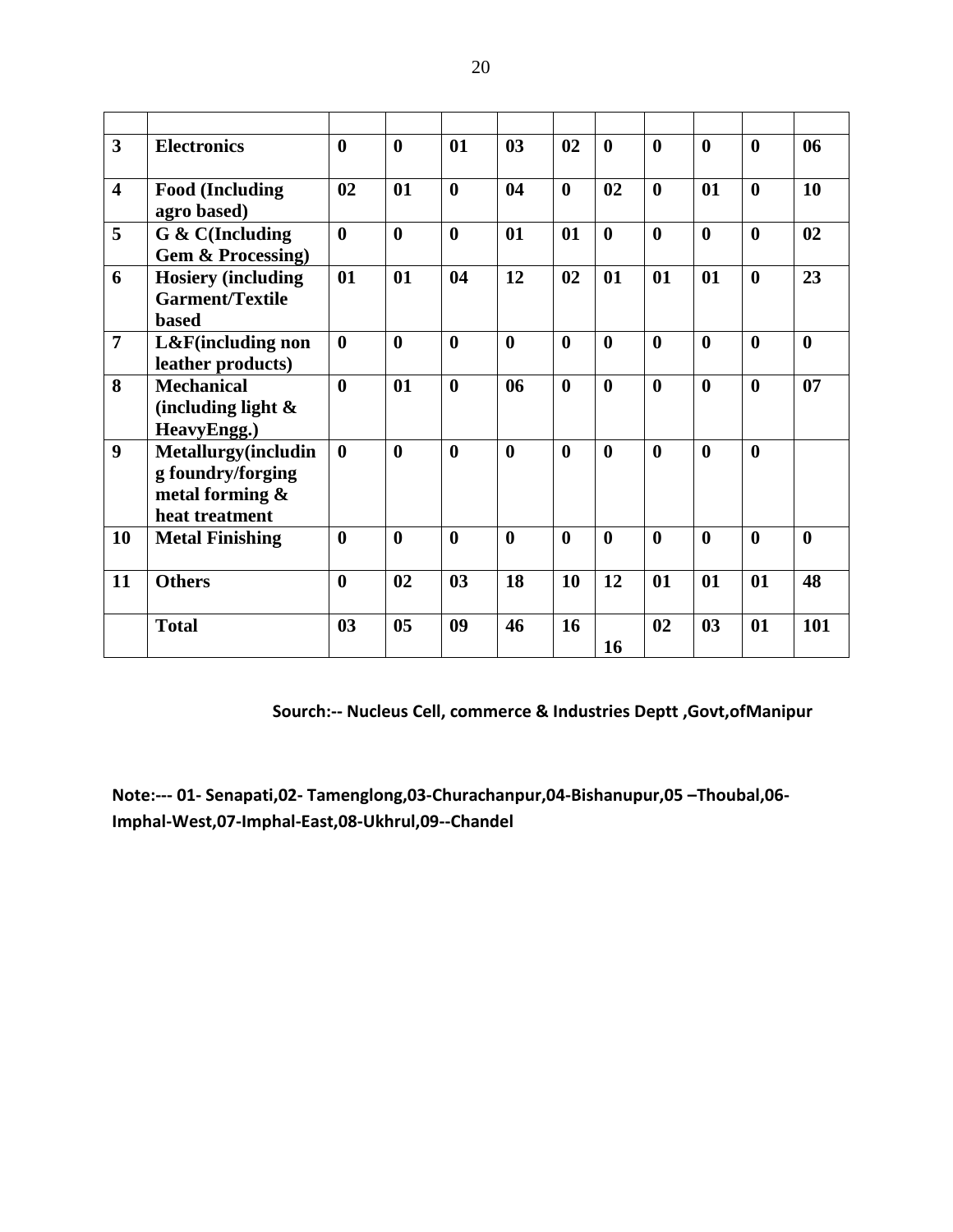**Information on Industry Distribution of EM (Part-II) filed for the year 2014-15 by Nature of Industry at Two digit level NIC -2004) Imphal West District.**

| Si No                   | <b>NIC</b> | <b>DECRIPTION</b>                                       | Number of EM-II          |
|-------------------------|------------|---------------------------------------------------------|--------------------------|
|                         | 2004       |                                                         | filed during the         |
|                         |            |                                                         | year 2014-15             |
|                         |            |                                                         |                          |
| $\mathbf{1}$            | 01         | <b>Agriculture, hunting and Related Service</b>         | --                       |
|                         |            | <b>Activities</b>                                       |                          |
| $\overline{2}$          | 02         | <b>Forestry, Logging and Related Service Activities</b> | ---                      |
| 3                       | 05         | <b>Fishing, Aquaculture and service activities</b>      | --                       |
|                         |            | incidental to Fishing                                   |                          |
|                         |            |                                                         |                          |
| 4                       | 10         | Mining of Coal and Lignite, Extraction of Peat          | --                       |
| 5                       | 11         | Extraction of crude petroleum and natural gas;          | $\overline{\phantom{a}}$ |
|                         |            | service activities incidental to oil and gas            |                          |
|                         |            |                                                         |                          |
|                         |            | extraction, excluding surveying                         |                          |
| 6                       | 12         | <b>Mining of Uranium and Thorium Ores</b>               | --                       |
| $\overline{\mathbf{z}}$ | 13         | <b>Mining of Metal Ores</b>                             | --                       |
| 8                       | 14         | <b>Other Mining and Quarrying</b>                       | --                       |
| 9                       |            |                                                         |                          |
|                         | 15         | <b>Mfg of food Products and Beverages</b>               | 04                       |
| 10                      | 16         | <b>Mfg of Tobacco Production</b>                        | --                       |
|                         |            |                                                         |                          |
| 11                      | 17         | <b>Mfg of textiles</b>                                  | 1                        |
| 12                      | 18         | Mfg of Weaving Apparel; Dressing and Dyeing             | $\overline{\mathbf{2}}$  |
|                         |            | of Fur                                                  |                          |
|                         |            |                                                         |                          |
| 13                      | 19         | Mfg of Leather & Leather Products                       | --                       |
| 14                      | 20         | Mfg of wood and wood products                           | --                       |
| 15                      | 21         | Mfg of paper and paper products                         | --                       |

 **Name of ,Imphal West district.**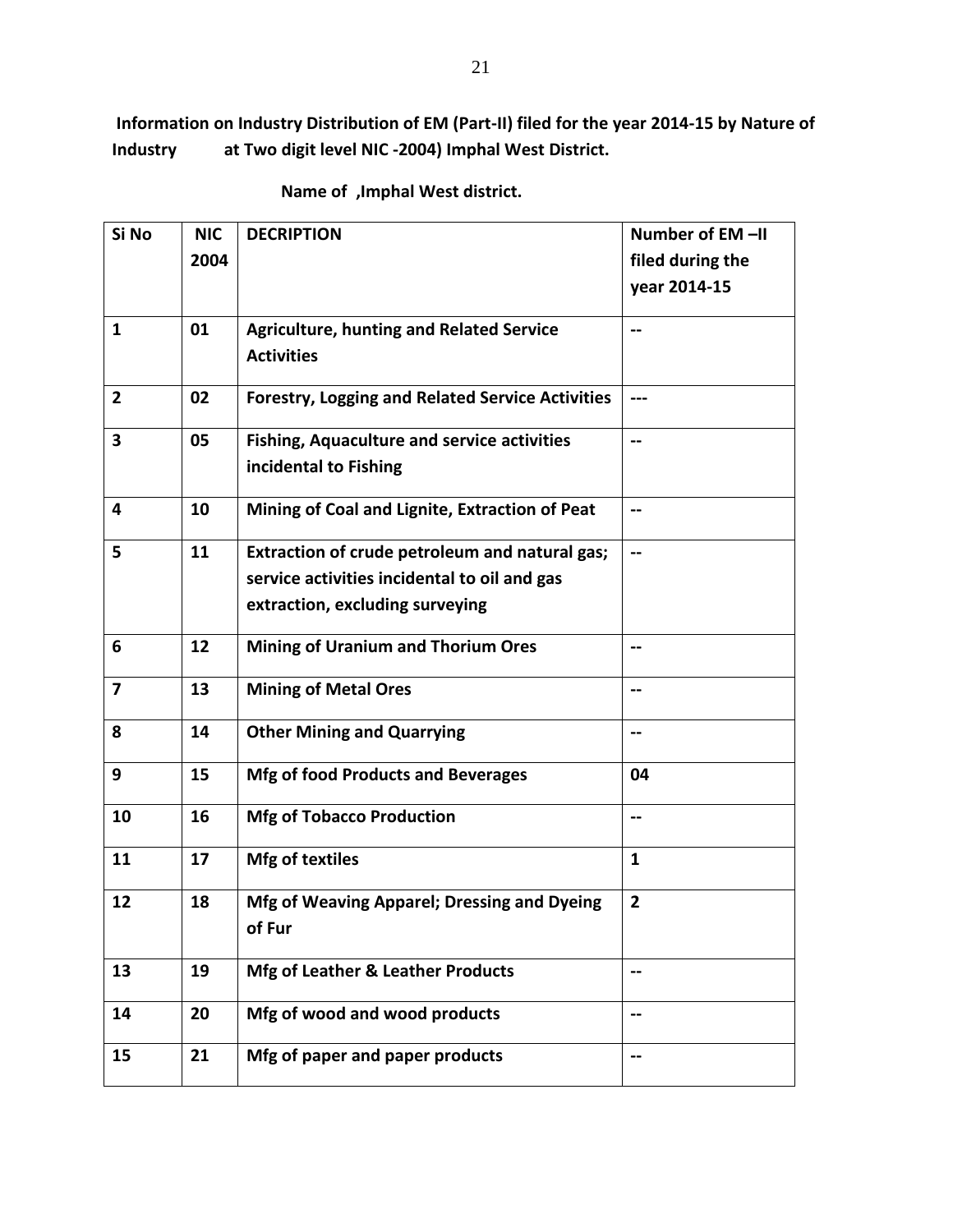| 16 | 22 | Publishing , printing & reproduction of                      | $\overline{2}$ |
|----|----|--------------------------------------------------------------|----------------|
|    |    | recorded Media                                               |                |
| 17 | 23 | Mfg of Coke and refinanced Petroleum                         |                |
|    |    | products and Nuclear Fuel                                    |                |
| 18 | 24 | <b>Mfg of Chemicals and Chemical products</b>                | --             |
| 19 | 25 | <b>Mfg of Rubber and Plastics products</b>                   | 1              |
| 20 | 26 | Mfg of other Non Metallic Mineral products                   | $\overline{2}$ |
| 21 | 27 | <b>Mfg of Basic Metals</b>                                   |                |
| 22 | 28 | <b>Mfg of Fabricated Metal products</b>                      | --             |
| 23 | 29 | Mfg of machinery and equipment n.e.c.                        | $\overline{2}$ |
| 24 | 30 | Mfg of office , Accounting & computing                       | --             |
|    |    | <b>Machinery</b>                                             |                |
| 25 | 31 | Mfg of electrical Machinery and apparatus'                   |                |
|    |    | n.e.c.                                                       |                |
| 26 | 32 | Mfg of Radio, Television and communication                   |                |
| 27 | 33 | Mfg of medical, Precision and Optical                        |                |
|    |    | instruments, Watches and Clocks                              |                |
| 28 | 34 | Mfg of Motor Vehicles, trailers and Semi-                    |                |
|    |    | trailers                                                     |                |
| 29 | 35 | Mfg of other Transport equipment                             | --             |
| 30 | 36 | Mfg of Furniture; manufacturing n.e.c.                       | 8              |
| 31 | 37 | recycling                                                    | --             |
| 32 | 40 | Electricity, Gas, Seam and Hot Water Supply                  | --             |
| 33 | 41 | <b>Collection, purification and Distribution of</b><br>water | --             |
| 34 | 45 | Construction                                                 | --             |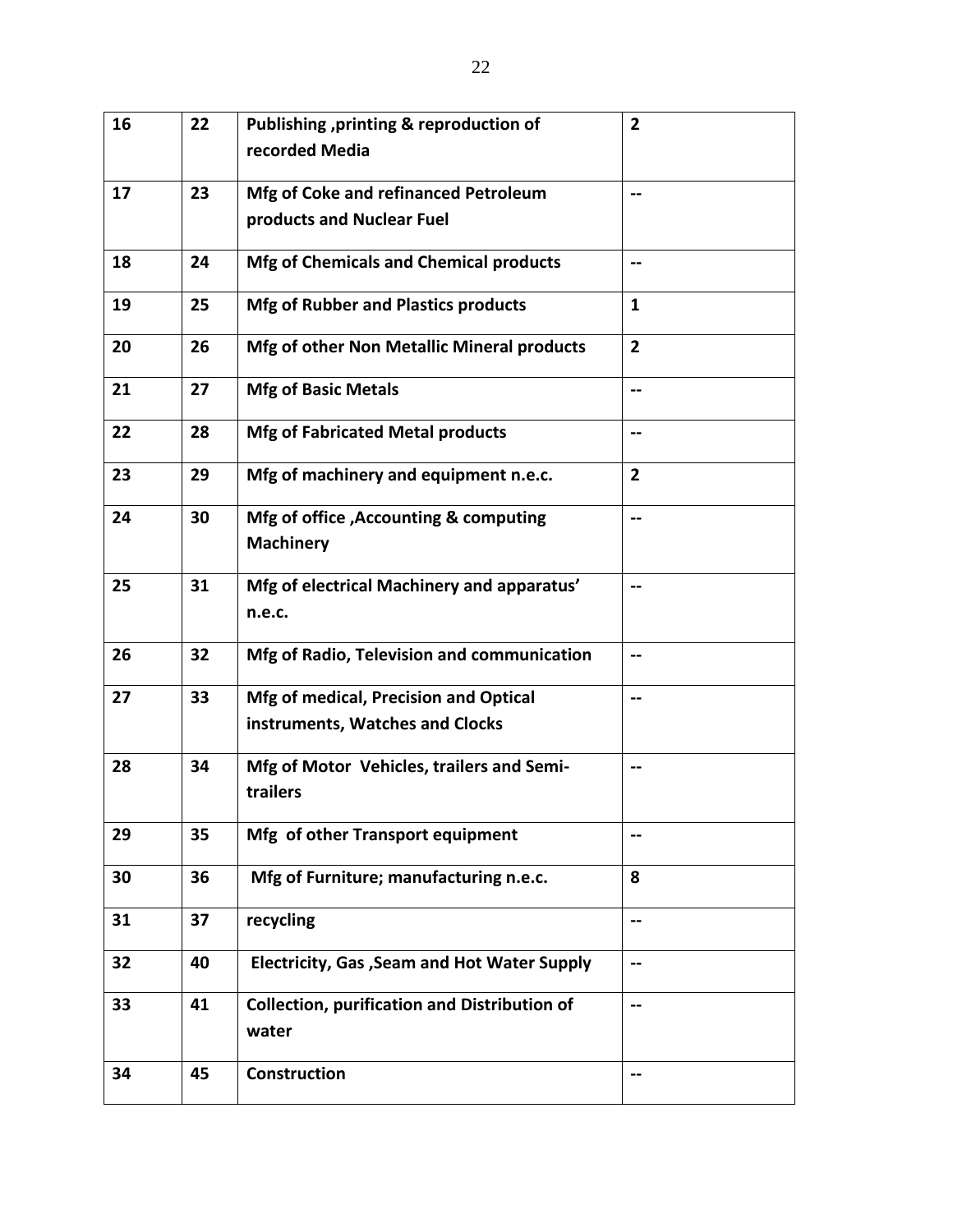| 35 | 50 | <b>Repair &amp; Maintenance of Motor Vehicle, Retail</b> | $\overline{\phantom{a}}$ |
|----|----|----------------------------------------------------------|--------------------------|
|    |    | sale of Automotive fuel                                  |                          |
| 36 | 51 | <b>Wholesale of Trade and Commission trade</b>           | --                       |
| 37 | 52 | <b>Repair &amp; Maintenance of personal &amp;</b>        | $\overline{2}$           |
|    |    | Households Goods, retail trade                           |                          |
| 38 | 55 | <b>Hotel and Restaurants</b>                             | --                       |
| 39 | 60 | Land Transport, Transport Via Pipelines                  | $- -$                    |
| 40 | 61 | <b>Water transport</b>                                   | --                       |
| 41 | 62 | Air transport                                            | --                       |
| 42 | 63 | <b>Supporting &amp; auxiliary Transport &amp; travel</b> | --                       |
|    |    | <b>Agency activities</b>                                 |                          |
| 43 | 64 | <b>Post and Telecommunications</b>                       | --                       |
| 44 | 65 | <b>Financial Intermediation , Except insurance &amp;</b> | --                       |
|    |    | <b>Pension funding</b>                                   |                          |
| 45 | 66 | Insurance and Pension funding, except                    | --                       |
|    |    | compulsory Social security                               |                          |
| 46 | 67 | Activities auxiliary to financial intermediation         | $\overline{\phantom{m}}$ |
| 47 | 70 | <b>Real estate activities</b>                            | --                       |
| 48 | 71 | <b>Renting of Machinery and equipment without</b>        | $\mathbf{1}$             |
|    |    | operator and of personal and household goods             |                          |
| 49 | 72 | <b>Computer and related activities</b>                   |                          |
| 50 | 73 | <b>Research and development</b>                          | $\overline{\phantom{a}}$ |
| 51 | 74 | <b>Other business activities</b>                         | --                       |
| 52 | 75 | <b>Public Administration and Defense</b>                 | --                       |
|    |    | <b>Compulsory social security</b>                        |                          |
| 53 | 80 | <b>Education</b>                                         | $\mathbf{1}$             |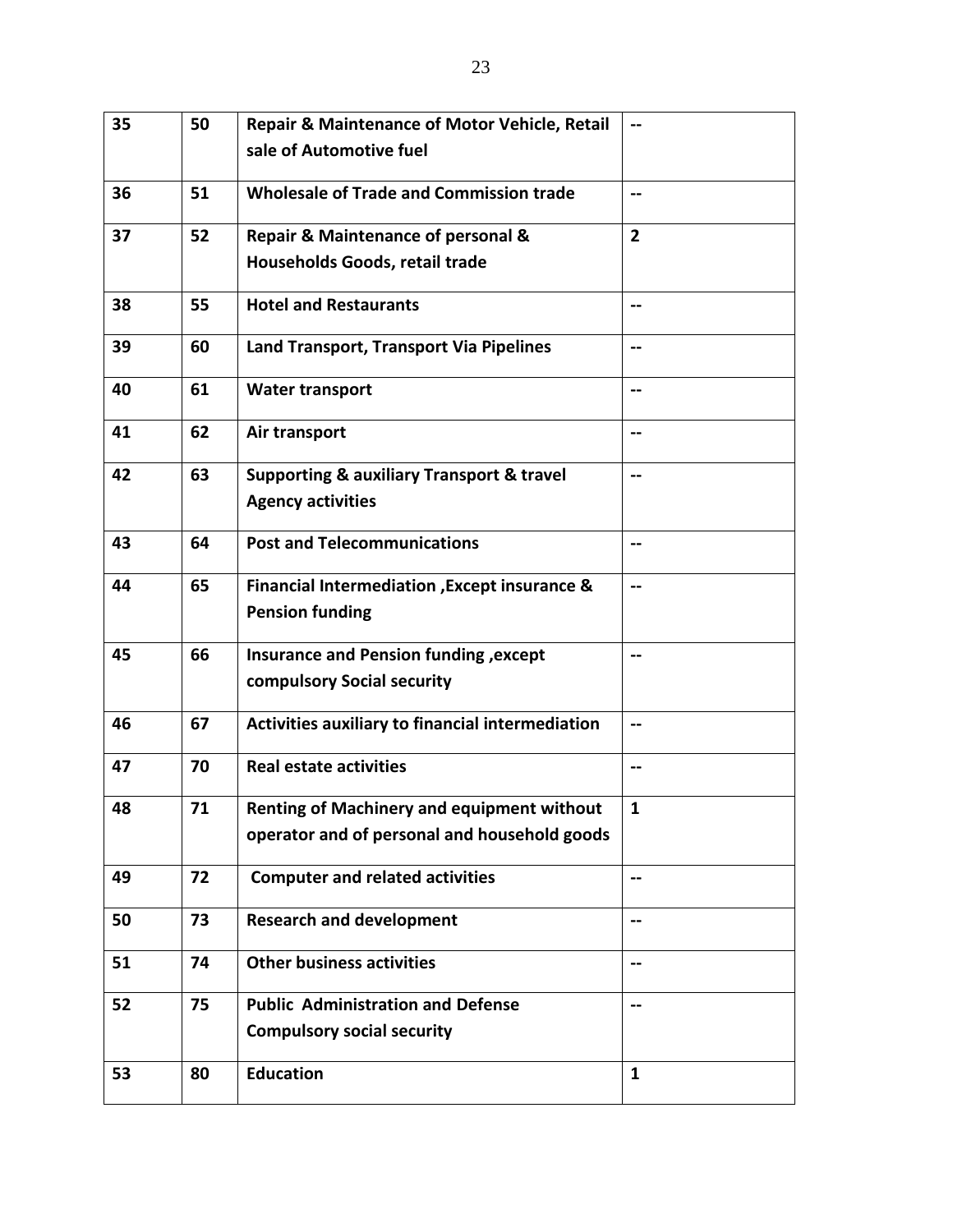| 54 | 85 | <b>Health and Social work</b>                                                         |     |
|----|----|---------------------------------------------------------------------------------------|-----|
| 55 | 90 | Sewage and refuse Disposal sanitation and<br>similar activities                       |     |
| 56 | 91 | Activities of Membership organization n.e.c.                                          |     |
| 57 | 92 | Recreational , cultural and sporting activities                                       |     |
| 58 | 93 | <b>Other Services</b>                                                                 |     |
| 59 | 95 | Activities of Private households as employs of<br><b>Domestics staff</b>              |     |
| 60 | 96 | Undifferentiated good producing activities of<br><b>Private Household for own use</b> | $-$ |
| 61 | 97 | Undifferentiated service producing activities of<br>Private households for own use    |     |
| 62 | 99 | <b>Extra Territorial organization and Bodies</b>                                      |     |
|    |    | <b>Total</b>                                                                          | 26  |

|  |  |  | Source; -- DIC / Nucleus Cell, Com,& Ind. Govt.of Manipur |
|--|--|--|-----------------------------------------------------------|
|--|--|--|-----------------------------------------------------------|

#### **Food Park;---**

 **The foundation stone for a Food park was laid down on 10/11/2006 at Nilakuthi in an area of about 31 acres of land with a project cost of Rs.1361.45 lakhs. During 2006-7 the central Government have released a sum of Rs.160 lakhs respectively. The implementing agency of the Food park project is the Manipur Food industries corporation Ltd. The state Government is planning to upgrade the proposed Food Park into Mega Food Park. There will be 40-50 Food processing units for which common facilities like Cold storage, ware housing, Quality control Lab, Weight bridge, Post office ,Bank ,Water & Power supply will be made available in the food park. For the convenience of the food processing units, construction of bridge connecting the park at Nilakuthi and NH-39 over Imphal River has also stared.**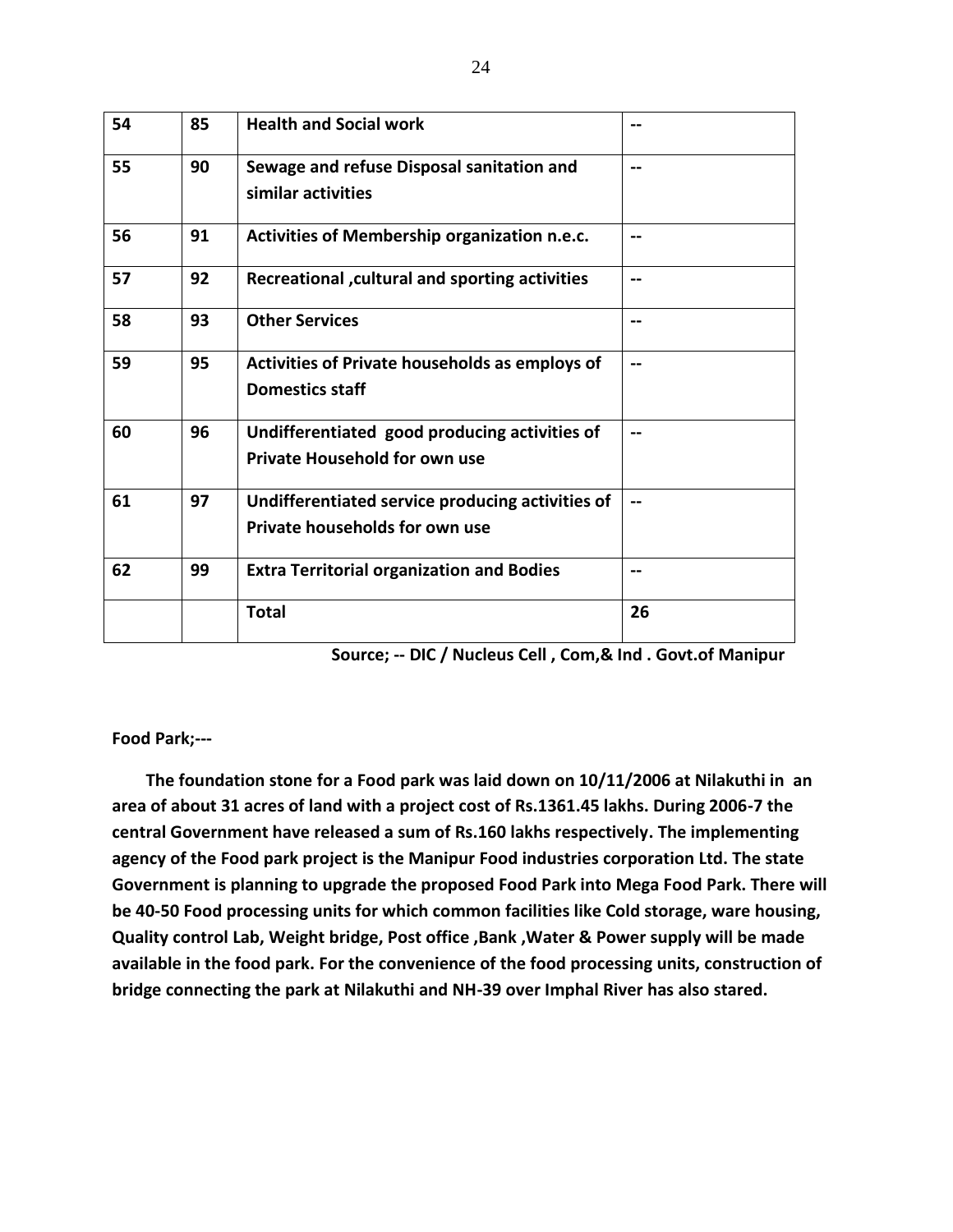**For the further development of FPI, the following promotional Scheme have been taken up.**

- **1, Food Processing Training Center, Porompat**
- **2. Regional Extension Service Center (Rice Mill)Porompat**
- **3. Quality Control Laboratory for FPI.**
- **4. Training on FPI**
- **5. Market Promotion**
- **6. Mobile Food Processing – cum Training Units.**

#### **Tourism;---**

 **Tourism in Manipur is in an upcoming stage. Although rich potentially, there are area of improvement of the existing facility as well as venturing into new prospective area. Imphal west has 9 tourist sports, among this few are Shri Shri Govindajee temple near the palace of the present Maharaja of Manipur. Manipur Khonghampat Orchidarium with over 150 varieties of orchids.**

**Name of the Tourist place; --**

 **1. Manipur State Museum, Saheed Minar, Zoological Garden at Iroishemba, . Orchidarium at Khonghampat, Langthabal Old Palace, Indo Burma Road, Ima Market, R.K.C S Art Gallery, Nupee Lal Complex, Shri Shri Govindaji Temple, & Shri Bijoy Govinda, and Iskon Temple etc.**

| SI.No                   | <b>District</b>      | 2012-13 | 2013-14 | 2014-15 | 2015-16 |
|-------------------------|----------------------|---------|---------|---------|---------|
|                         | <b>Valley Region</b> |         |         |         |         |
| 1                       | <b>Imphal West</b>   | 5800    | 6265    | 7423    | 4325    |
| $\overline{2}$          | <b>Imphal East</b>   | 3700    | 3950    | 4585    | 2776    |
| 3                       | <b>Bishnupur</b>     | 7035    | 7635    | 7831    | 8728    |
| $\overline{\mathbf{4}}$ | <b>Thoubal</b>       | 4544    | 5462    | 6325    | 6475    |

#### **1.17 District-wise Fish exploitation in Manipur during 2012 up to 2015-16**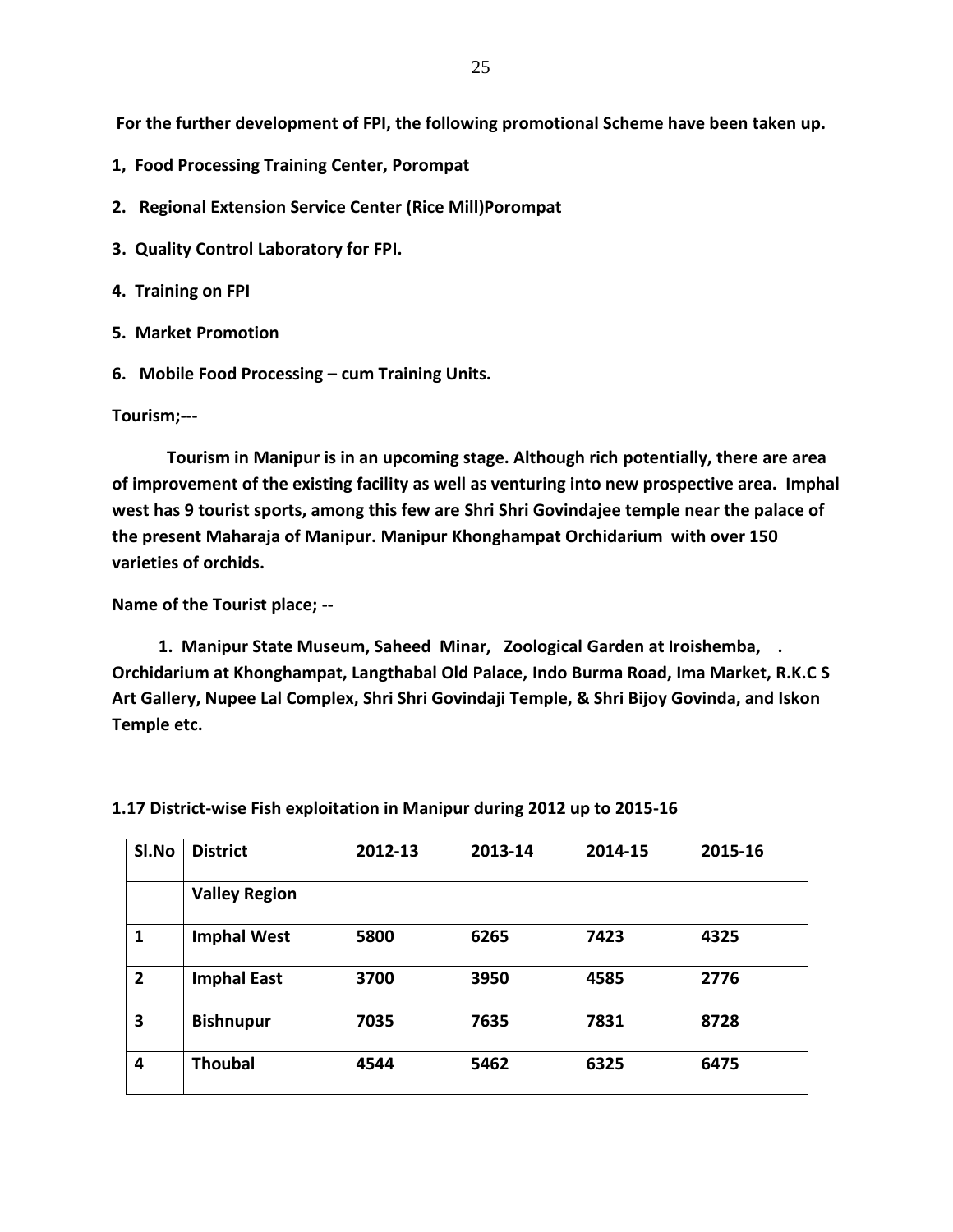|                         | <b>Hill Region</b> |        |        |        |       |
|-------------------------|--------------------|--------|--------|--------|-------|
| 5                       | <b>Chandel</b>     | 650    | 603    | 715    | 359   |
| 6                       | Churachanpur       | 107    | 265    | 392    | 148   |
| $\overline{\mathbf{z}}$ | Senapati           | 148    | 246    | 467    | 206   |
| 8                       | <b>Tamenglong</b>  | 151.3  | 317    | 375    | 161   |
| 9                       | <b>Ukhrul</b>      | 83.7   | 249    | 428    | 269   |
|                         | <b>Total</b>       | 22,219 | 24,992 | 24,541 | 23446 |

 **SOURCE;--- Fishery Department Lamphalpat**

### **Fish Production of Imphal West for the year 201to2014-15**

| SI.No   | <b>Estimated</b> | <b>Production</b> | <b>Fingerlings</b> | <b>No.of Fish</b> | No.of            |
|---------|------------------|-------------------|--------------------|-------------------|------------------|
|         | required of      | of fish (in       | distributed        | (Go vet,          | Experimental     |
|         | Fish(in          | Tones)            | (in millions)      | Farm)             | <b>Fish Farm</b> |
|         | Tones)           |                   |                    |                   |                  |
| 2011-12 |                  | 5800              | 56                 | $\overline{2}$    |                  |
| 2012-13 |                  | 6265              | 59                 | $\blacksquare$    |                  |
| 2013-14 | 5662             | 7423              | 62                 | $\overline{2}$    |                  |
| 2014-15 | --               | 7952              | 84                 | $\overline{2}$    |                  |
| 2015-16 | 6749             | 8 5 4 2           | 47                 | 5                 |                  |

 **SOURCE;--- Fishery Department**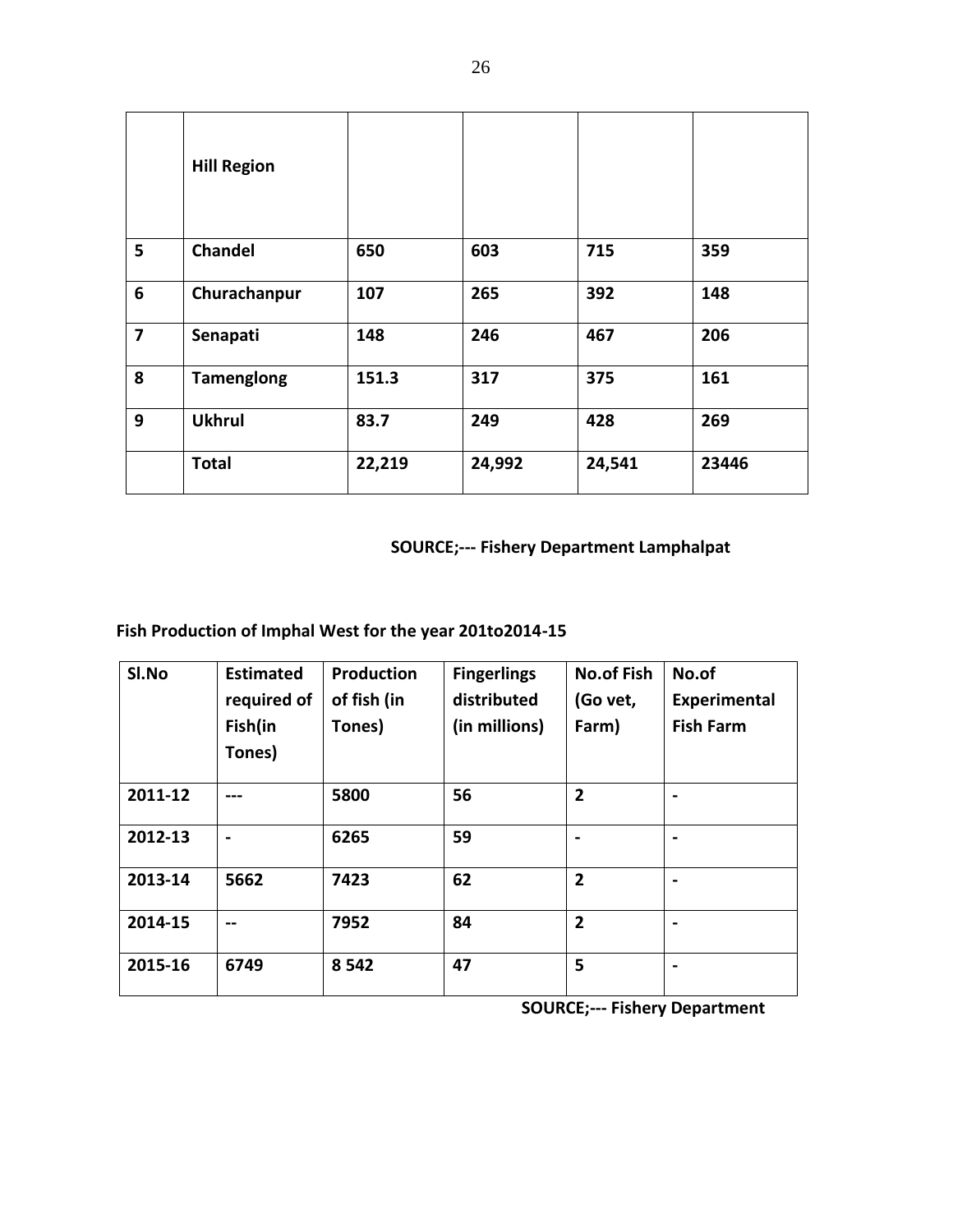**1.18. Large Scale Industries /public sector undertaking;---**

 **List of the units in Imphal West District & near by area.**

- **1 . Manipur Industrial Development/Corporations Ltd.(Manidco)**
- **2. Manipur Development corporation Ltd.(Manitron)**
- **3. Manipur Handloom & Handicrafts Development Ltd.(MHHDCL)**
- **4. Manipur Food Industrial Corporation Ltd.(MFIC)**
- **5. Manipur Cycle Corporation Ltd.(MCCL)**
- **6. Manipur Spanning Mill Corporation Ltd.(MSMCL)**
- **7. Manipur Pulp & Allied products Ltd. (MSMLP)**

 **(Note;-- All about PSUs are defunct now except 1,2&3,)**

**3.5 Major Exportable;---**

 **Handloom & Handicraft, Bamboo shoot fresh in brine/canned, dry fermentation bamboo shoot**

**, Mushroom, canned and fermented dry fish.**

**3.6. Growth Trend;---**

 **The Growth trend in the district is showing slight increase in spite of the various impediments and employment generation is also improving .However , transport and communication is tail a cause for concern for industrial development and growth.**

**3.7. Venderisation /Ancilarisation of the Industry;--**

 **Although there is no large /Medium scale units, but due to presence of many PSUs central Para Military force and other central Govt, establishment, there is scope for tenderisations/ancilarisation in order to give a boost in marketing to local MSE units, Agrobased products ,woolen product etc.**

**3.8. Medium scale enterprises;---**

 **There is no Medium scale units in the district in Manufacturing & Service sector.**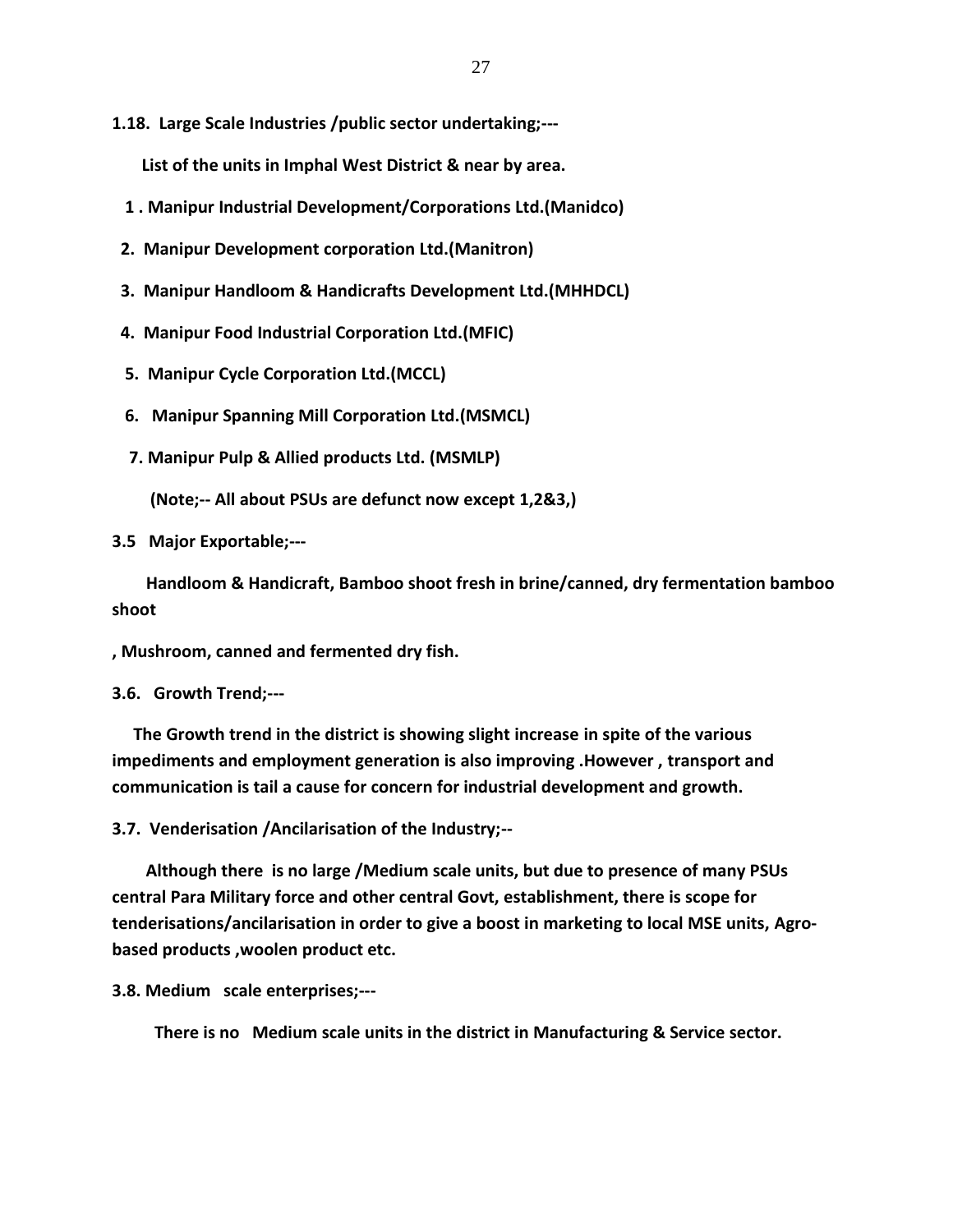**3.9. Major Exportable;---**

 **Handloom, Handicraft, Ginger oil oleoresin and Ginger lime (RLS) Lemon Juice and concentrate passion fruit , Pineapple fruit packet pulp.**

**3.9.1 Services Enterprises;---**

 **Automobile workshop, Photograph/ Videographer/DTP Computer servicing. Hearth care clinic, repair & service of electrical /electronic consumer goods, transport service, hotel& restaurant, tourism coaching institute ,beauty parlor consultancy services. Hotel & Truism.**

**3.9.2. Potential area for service Industry;---**

- **1. Repairing & Maintenance of IT Equipments.**
- **2. Repairing & Maintenance of Medical Equipments.**
- **3. Repairing & Maintenance of Households electronic gadgets.**
- **4. Servicing in Automobile industries.**
- **5. Hotel & Motel Hospitality/Tourism.**
- **6. Coaching Institutes.**
- **7. Repairing & Maintenance of genet, Pumps, Motors ,Aces, fridge.**
- **8. Medical transcription.**

#### **3.10. POTENTAIL FOR NEW MSMEs;---**

 **Toy Making, Beauty Palour, Bio-technology, Medical Plant processing, Handloom & Handicraft, Jewellery ,construction materials ,food processing ,fruit & vegetable preservations ,IT Industry, Mushroom cultivation and processing processing & packaging of snack foods, cattle feeds, Domestic utensils, per bottle, packaged drinking water, wooden door/furniture, steel furniture's, paper bags, envelope, readymade garments, surgical cotton & bandages, Agriculture implements & appliances.**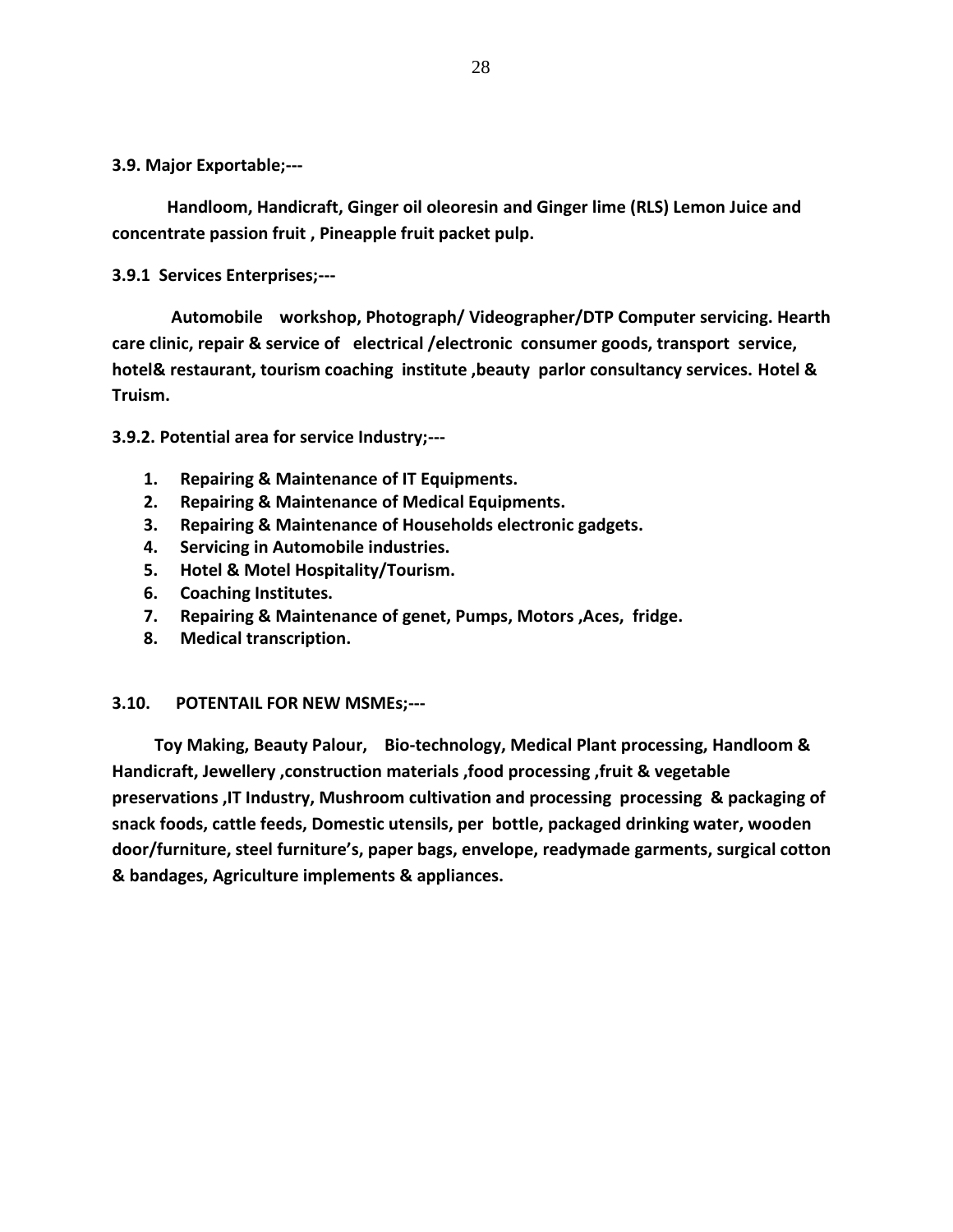| SI.No                   | <b>Name of Cluster</b>                           | <b>No.of Weavers</b> |
|-------------------------|--------------------------------------------------|----------------------|
| $\mathbf{1}$            | Naoran Leikai Cluster                            | 500                  |
| $\overline{2}$          | Taobungkhok & Changanei area cluster             | 372                  |
| $\overline{\mathbf{3}}$ | Kabrabam Leikai cluster                          | 498                  |
| 4                       | <b>Upper Naoriya cluster</b>                     | 537                  |
| 5                       | Lilong chajing cluster                           | 499                  |
| 6                       | Heigrujam & Sajirok cluster                      | 324                  |
| 7                       | Kodompokpi cluster                               | 434                  |
| 8                       | Konthoujam cluster                               | 345                  |
| 9                       | <b>Kamong cluster</b>                            | 444                  |
| 10                      | Chajing karam Mairankhong & Haoreibi cluster     | 949                  |
| 11                      | Canchipur area cluster                           | 510                  |
| 12                      | Lambal Mayaing Lanjing area cluter               | 388                  |
| 13                      | <b>Thangmeiband cluster</b>                      | 500                  |
| 14                      | Awangkhunou & khoyum sable cluster               | 405                  |
| 15                      | <b>Thangtek cluster</b>                          | 345                  |
| 16                      | <b>Mayang langjing cluster</b>                   | 408                  |
| 17                      | Lamjaotongba & landing cluster                   | 504                  |
| 18                      | Yumnam huidrom & Thiyam Leishangkhong<br>cluster | 502                  |
|                         |                                                  |                      |
| 19                      | Yarou Bamdiar & Ahallup cluster                  | 403                  |
| 20                      | <b>Meitram cluster</b>                           | 372                  |
| 21                      | Uchiwa cluster                                   | 390                  |

### **4.1 EXISTING CLUSTERS OF MICRO & SMALL MEDIUM ENTERPRISES;--**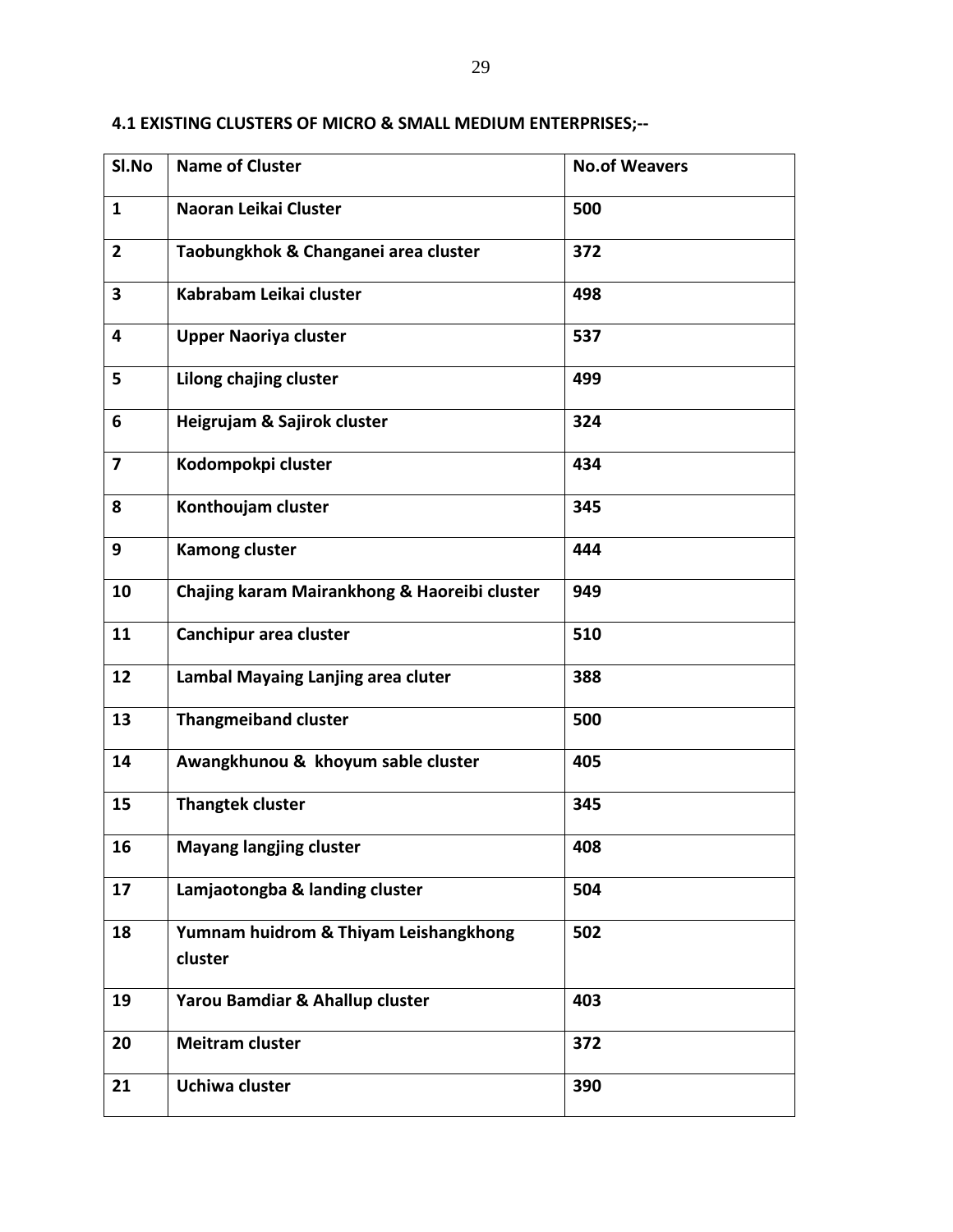| ຳາ<br>ሪረ | Lamsang Nahar Panchayet cluster | 372                                 |
|----------|---------------------------------|-------------------------------------|
|          |                                 | Correspondent DIC beautiful Milante |

#### **Sources;-- DIC Imphal West**

### **4.2 DETAIL OF IDENTIFIED CLUSTER;---**

**Name of Cluster;-- Taobungkhok & Changagei Handloom Cluster.**

| SI.No                   | <b>Principal Products Manufactured in</b>  | Bed Cover, Khudei arangba                                                                                                                                                                                                             |
|-------------------------|--------------------------------------------|---------------------------------------------------------------------------------------------------------------------------------------------------------------------------------------------------------------------------------------|
|                         | the Cluster                                | , Phaneck, Sari a nd causal, curtain,                                                                                                                                                                                                 |
|                         |                                            | Quill etc.                                                                                                                                                                                                                            |
| $\mathbf{1}$            | Name of the SPV                            | Consortium                                                                                                                                                                                                                            |
| $\overline{2}$          | No of functional units in the cluster      | 22 units of handloom weaver cluster                                                                                                                                                                                                   |
| $\overline{\mathbf{3}}$ | Turnover of the cluster                    | 5,72,82.0000                                                                                                                                                                                                                          |
| 4                       | Value of exports from the cluster          | 61,11,500                                                                                                                                                                                                                             |
| 5                       | <b>Employment in cluster</b>               | 9547 persons                                                                                                                                                                                                                          |
| 6                       | Average investment in plant &<br>machinery | Rs.9,54,70.000                                                                                                                                                                                                                        |
| $\overline{\mathbf{z}}$ | Major issues/ requirements                 | Working capital , power, skill up g<br>gradation, good designer, good                                                                                                                                                                 |
|                         |                                            | outlet, good yarn supply.                                                                                                                                                                                                             |
| 8                       | Presence of capable institutes             | DIC, Imphal west, Weaver service<br>centre, ITI, ITC.                                                                                                                                                                                 |
| 9                       | <b>Problems &amp; constraints</b>          | Regular supply of power, good<br>relation with lack, advanced training<br>& Skill development quality control<br>, central & state subsidy, Market<br>facility, lack of marketing outlet<br>, operation of modern tool &<br>equipment |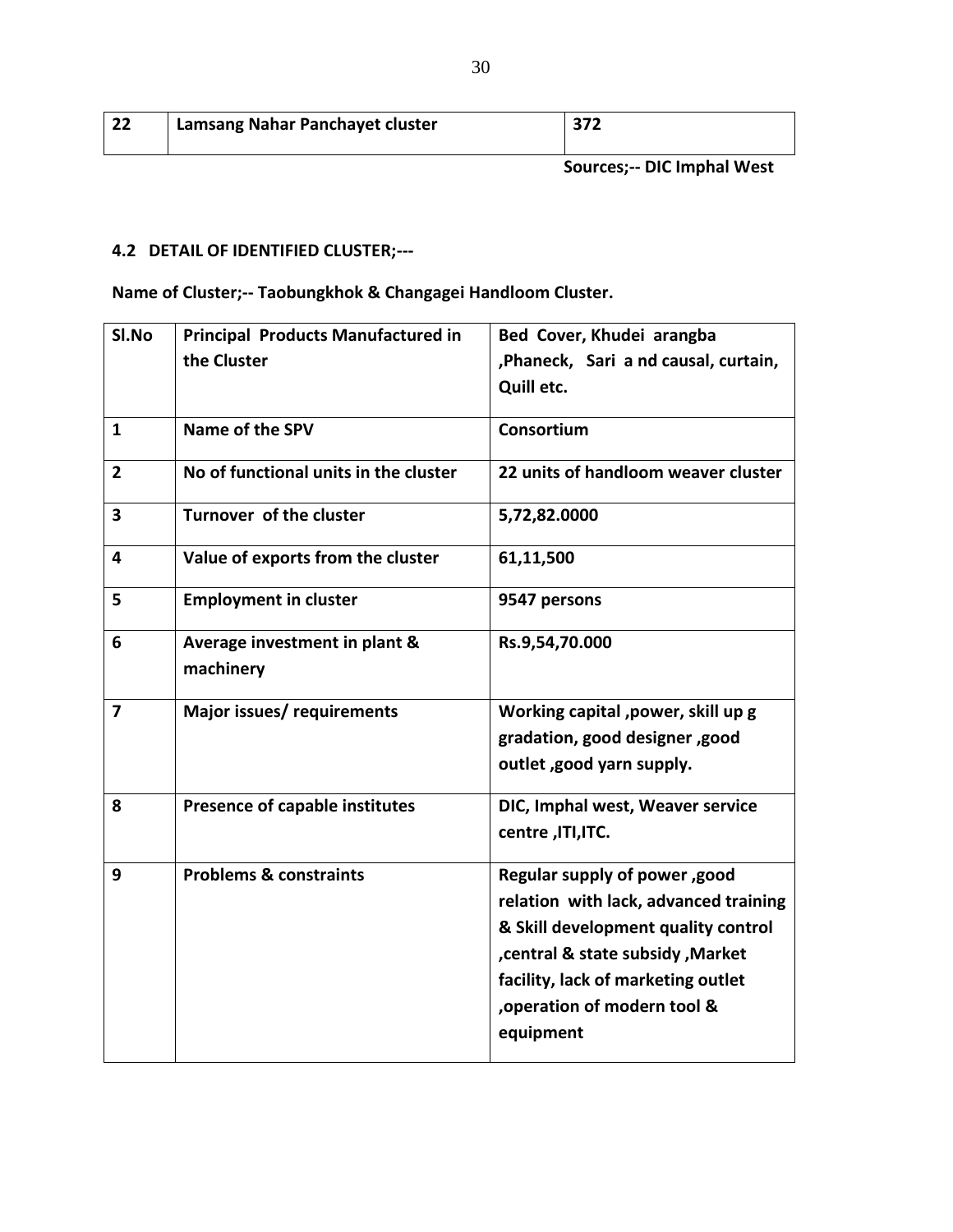### **4.3 JEWELLERY CLUSTER IMPLEMENTING BY IIE,IMPHAL;--**

|  |  | Name of Cluster Greater Imphal Jewellery Coordination Committee. |  |
|--|--|------------------------------------------------------------------|--|
|  |  |                                                                  |  |

| SI.No          | Principal Product Manufactured in the<br>Cluster | Ear-ring, Ring, Necklace<br>, Bangle, Chain, Marriage set,<br>Jewellery etc.                                        |
|----------------|--------------------------------------------------|---------------------------------------------------------------------------------------------------------------------|
| 1              | Name of the SPV                                  | <b>Greater Imphal Jewellery Co-</b><br>ordination committee<br>(Unregistered) Add<br>, Wahengbam Kangabam<br>leikai |
| $\overline{2}$ | No. Of function units in the cluster             | 171 (Household units)                                                                                               |
| 3              | Turnover of the cluster                          | 34,92.00.000                                                                                                        |
| $\overline{4}$ | Value of export from the cluster                 | <b>NA</b>                                                                                                           |
| 5              | <b>Employment in cluster</b>                     | 759 persons                                                                                                         |
| $\overline{7}$ | Average investment in plant & machinery          | 1. Electric roller & Wiring<br>Machine<br>2. Dice cutting machine                                                   |
| 8              | Major issues                                     | Working capital, plating<br>machine.                                                                                |
| 9              | <b>Trust area</b>                                | Nil                                                                                                                 |
| 10             | Access to export market                          | Only in exhibition & trade<br>fairs, Imphal market                                                                  |

Sources'—IIE, Imphal

- 4.2.4. Other identified cluster;;-
- 1. Iron & Steel fabrication
- 2. ITES units
- 3. Repair services of electrical/electronics equipment.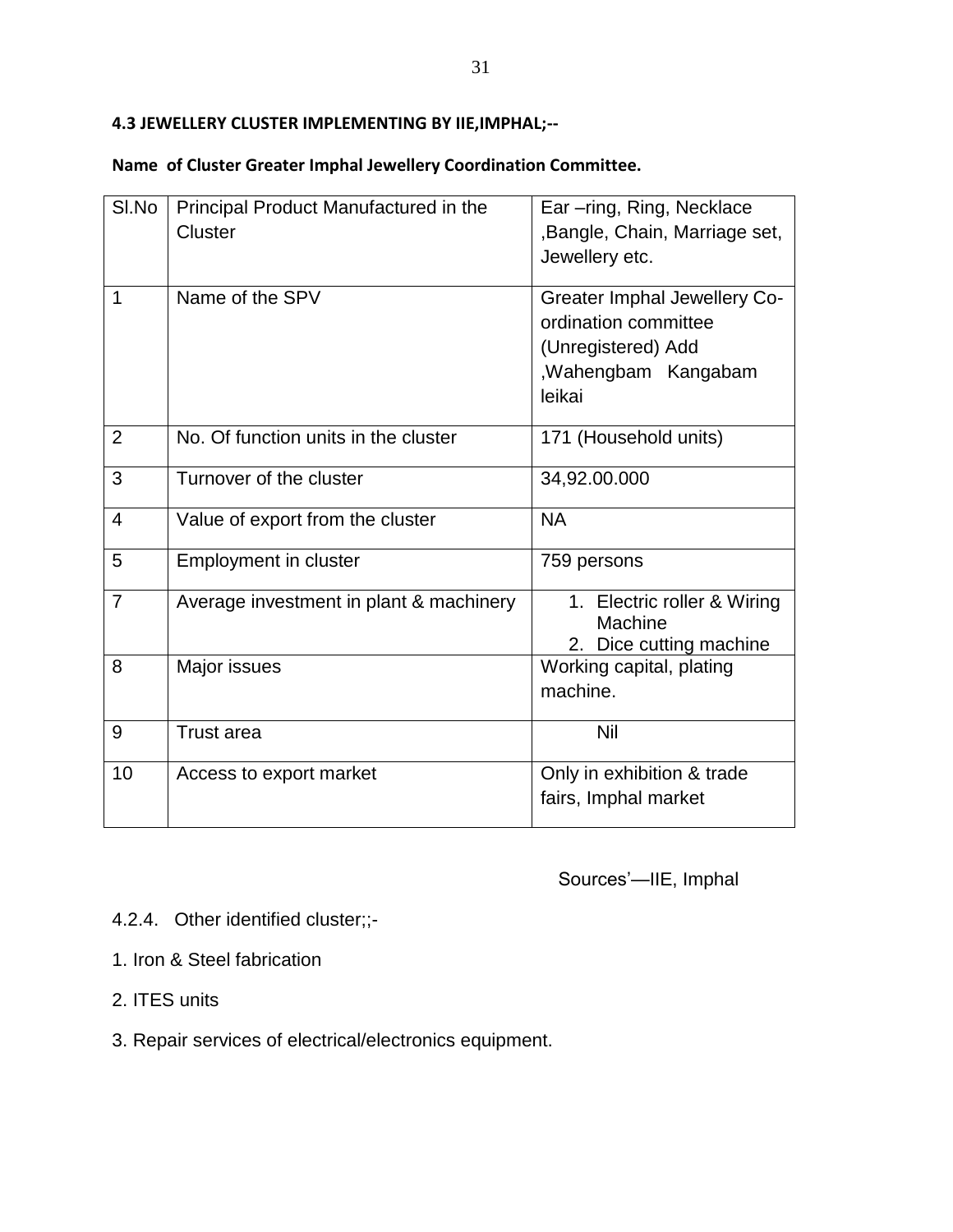General issues raised by industry association during the course of meeting

1.New Industrial Policy to be framed in tune liberalization & Globalization.

- 1. Uninterrupted power supply connection to be given for industrial units
- 2. Road and communication including industrial area need to improved.
- 3. Row materials problem faced by the entrepreneur.
- 4. Lack of skilled man power.
- 5. Low & order problems in the state.
- 6. Lack of awareness of various development schemes launched by he people.
- 7. Non-available of timely credit to MSEs.

### Prospects of Training Program me during 2015-16

| SI.No          | Name of Program me                                  | Venue                                     | Nos.of<br>Candidate | Programme<br>conducted |
|----------------|-----------------------------------------------------|-------------------------------------------|---------------------|------------------------|
| 1              | <b>IMC on Educated</b><br>unemployment ST<br>Youths | Tuibong<br>Churachandpur                  | 53 Nos              | 01                     |
| $\overline{2}$ | <b>IMC on Self Employed</b><br>educated women       | Khurai, Imphal east                       | 37                  | 01                     |
| 3              | <b>IMC</b> On Unemployed<br><b>Educated Youth</b>   | Keishamthong<br>Moirangningthou<br>Leirak | 36                  | 01                     |
| $\overline{4}$ | <b>IMC on Unemployed</b><br><b>Educated Youths</b>  | Kwakeithel<br>Moirangpural Leikai         | 30                  | 01                     |
| 5              | IMC, Unemployed<br>Women                            | SP Embroidery,<br><b>Takyelpat</b>        | 31                  | 01                     |
| 6              | IMC Women (SHG)                                     | Mongkhanglambi<br><b>Imphal East</b>      | 37                  | 01                     |
| 7              | One Day IMC                                         | Oinam Leikai<br>Keibung Imphal West       | 36                  | 01                     |
| 8              | <b>IMC</b>                                          | Akampat Imphal<br>West                    | 52                  | 01                     |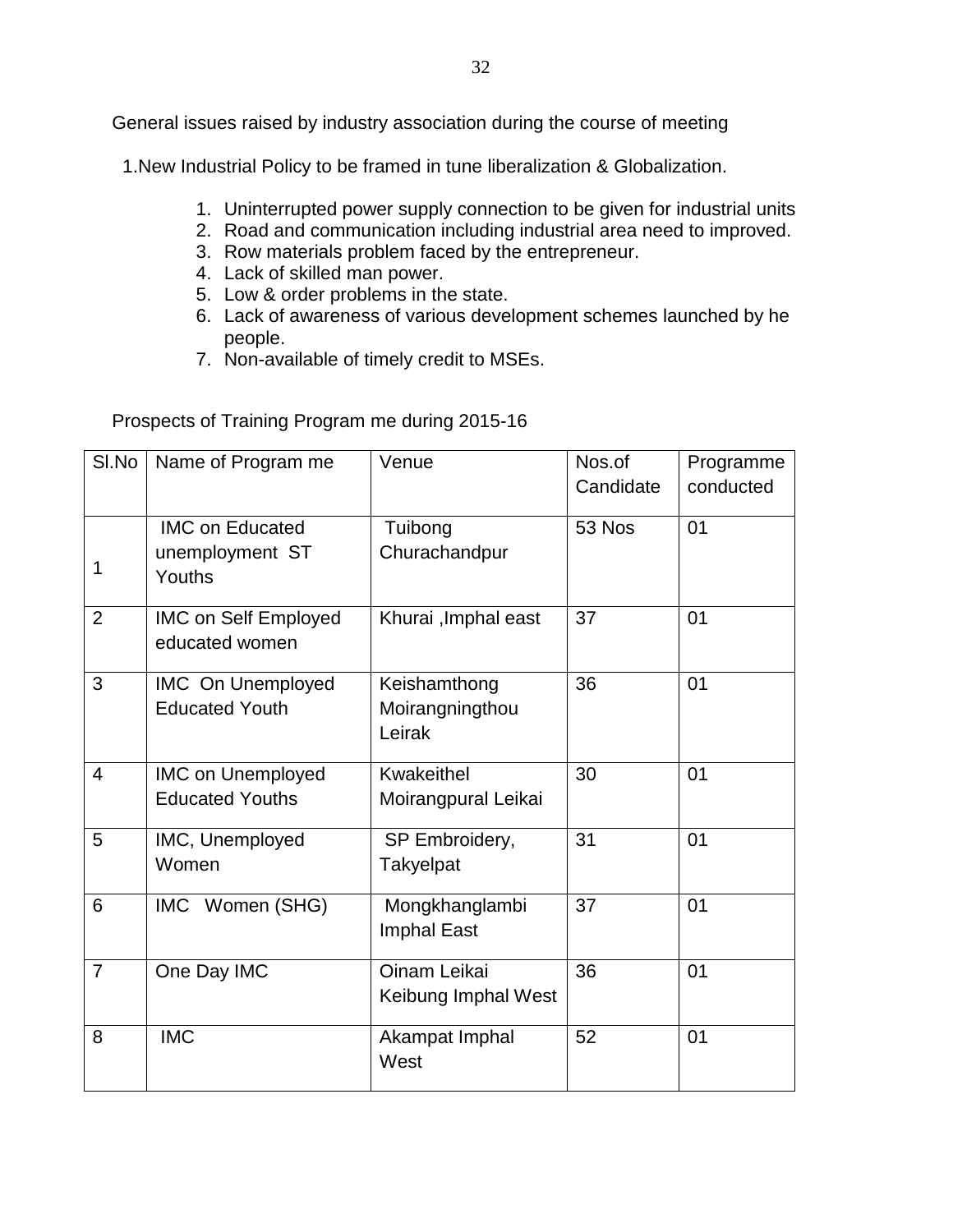| $\boldsymbol{9}$ | <b>IMC Imphal</b>           | <b>MSME Unit Imphal</b>                         | 53 | 01 |
|------------------|-----------------------------|-------------------------------------------------|----|----|
| 10               | <b>IMC</b>                  | Loukrakpam Leikai<br>Imphal West                | 54 | 01 |
| 11               | <b>IMC</b>                  | Imphal Expo 2016<br>Iboyaima Sanglen            | 45 | 01 |
| 12               | <b>IMC</b>                  | MSME-DI Imphal                                  | 30 | 01 |
| 13               | <b>IMC Unemployed Youth</b> | MSME-DI, IMphal                                 | 60 | 01 |
|                  | 2015-16<br><b>EDP</b>       |                                                 |    |    |
| $\mathbf{1}$     | <b>EDP</b>                  | CIPET, At Takyelpat<br><b>Industrial Estate</b> | 29 | 01 |
| $\overline{2}$   | <b>EDP</b>                  | JCRE, At<br>Thangmeiband                        | 22 | 01 |
| 3                | <b>EDP</b>                  | <b>Kwakeithel Moirang</b><br>Pural              | 22 | 01 |
| 4                | <b>EDP</b>                  | <b>SP Emboidary</b>                             | 25 | 01 |
| 5                | <b>EDP</b>                  | Langthabal Kunja<br>Awang Leikai                | 25 | 01 |
| 6                | <b>EDP</b>                  | Mongkhang Leibi                                 | 24 | 01 |
| $\overline{7}$   | <b>EDP</b>                  | <b>Dulaland</b>                                 | 21 | 01 |
| 8                | <b>EDP</b>                  | Nagamapal Imphal<br>West                        | 21 | 01 |
| 9                | <b>EDP</b>                  | Tera Loukrakpam<br>Leikai                       | 20 | 01 |
| 10               | <b>EDP</b>                  | MSME-DI, Imphal                                 | 23 | 01 |
| 11               | <b>EDP</b>                  | MSME-DI, Imphal                                 | 17 | 01 |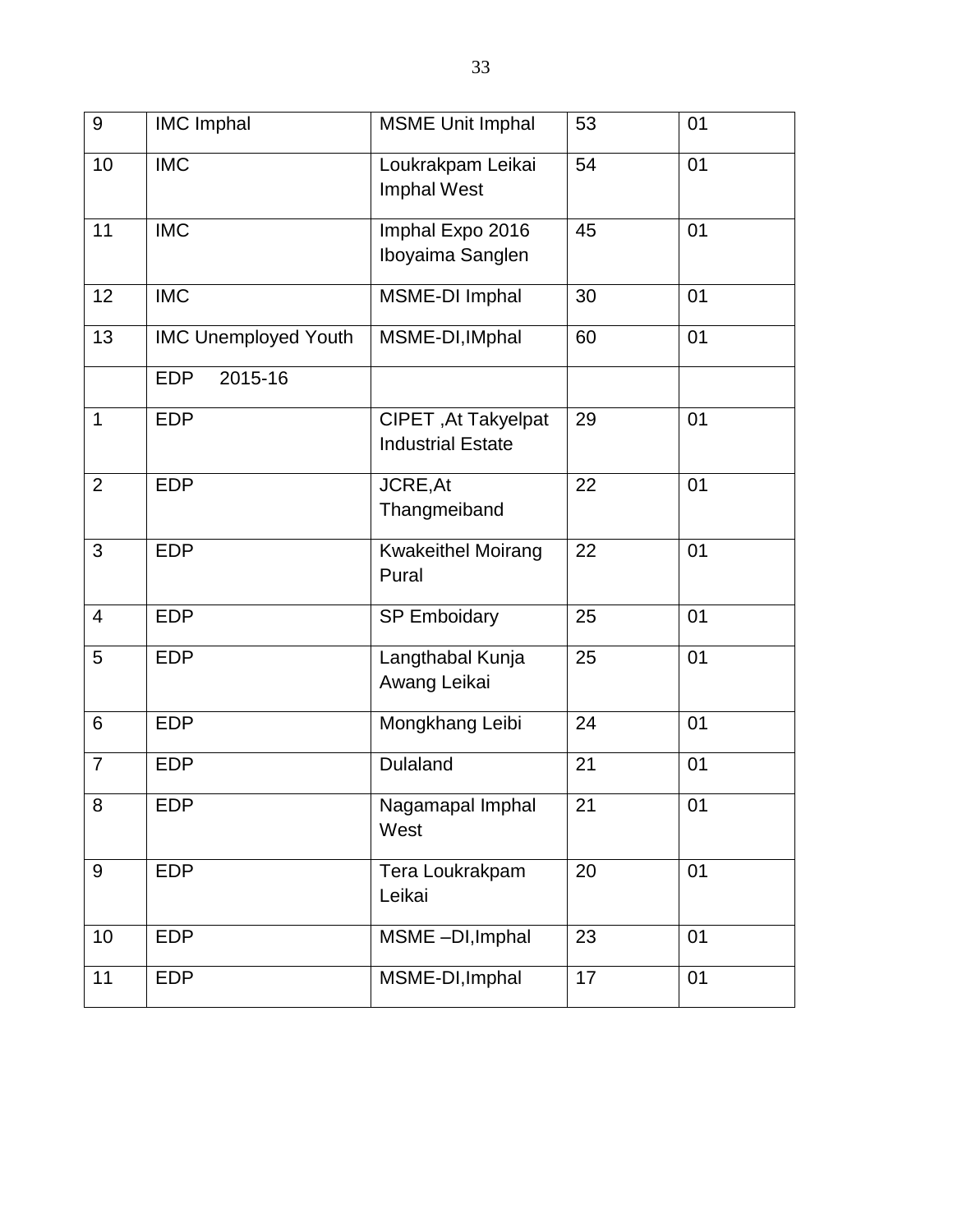# Special Programmers 2015-16

| SL, NO         | Name of Program me         | Venues                          | No of<br>Participant | No of<br>Program |
|----------------|----------------------------|---------------------------------|----------------------|------------------|
| 1              | One Day Bar-code           | MSME-DI,<br>Imphal              | 25                   | 01               |
| 2              | <b>EET</b>                 | <b>Classic Hotel</b><br>,Imphal | 35                   | 01               |
| 3              | One Day Packaging & Export | <b>MSME-DI</b><br>Imphal,       | 32                   | 01               |
| $\overline{4}$ | Lean Manufacturing         | Classic<br>Hotel, Imphal        | 30                   | 01               |
| 5              | One Day SLVDP              | Hotel Imphal                    | 45                   | 01               |
| 6              | One Day SLVDP              | Iboyaima<br>Sanglen             | 50                   | 01               |

# .6 . STEPS TO SET UP MSMEs;---

Following are the brief description of deferent agencies for rendering assistance to the entrepreneurs

| SI.No | <b>Type of Assistance</b>                                                                                                                  | Name and Address of Agencies                                                                                                |
|-------|--------------------------------------------------------------------------------------------------------------------------------------------|-----------------------------------------------------------------------------------------------------------------------------|
| 1     | <b>Provisional Registration</b><br>Certificate (EM, part -I)<br><b>Permanent Registration</b><br>Certificate (EM, Part, - II               | District Industries Centre, Lamphalpat<br>Imphal West                                                                       |
| 2     | <b>Identification of Project</b><br>Profiles, Techno-economic<br>and managerial service and<br>market survey and economic<br>survey report | DIC, MSME-DI Imphal, Association of Food<br>Scientist Imphal, Manipur institute of<br>Technology, DOEACE, , Akampat Imphal. |
| 3     | Land and Industrial shed                                                                                                                   | Directorate of Industries Department,<br>Lamphalpat Imphal.                                                                 |
| 4     | <b>Financial Assistance</b>                                                                                                                | SBI, UBI, PUB, AXIX, HDFC, BOI, ICIC Bank,<br>NEDFI, BOB, MSCB, IOB, IUCB, UCO                                              |
| 5     | For Raw Materials under Govt,                                                                                                              | NHDC, Imphal./NSIC Imphal                                                                                                   |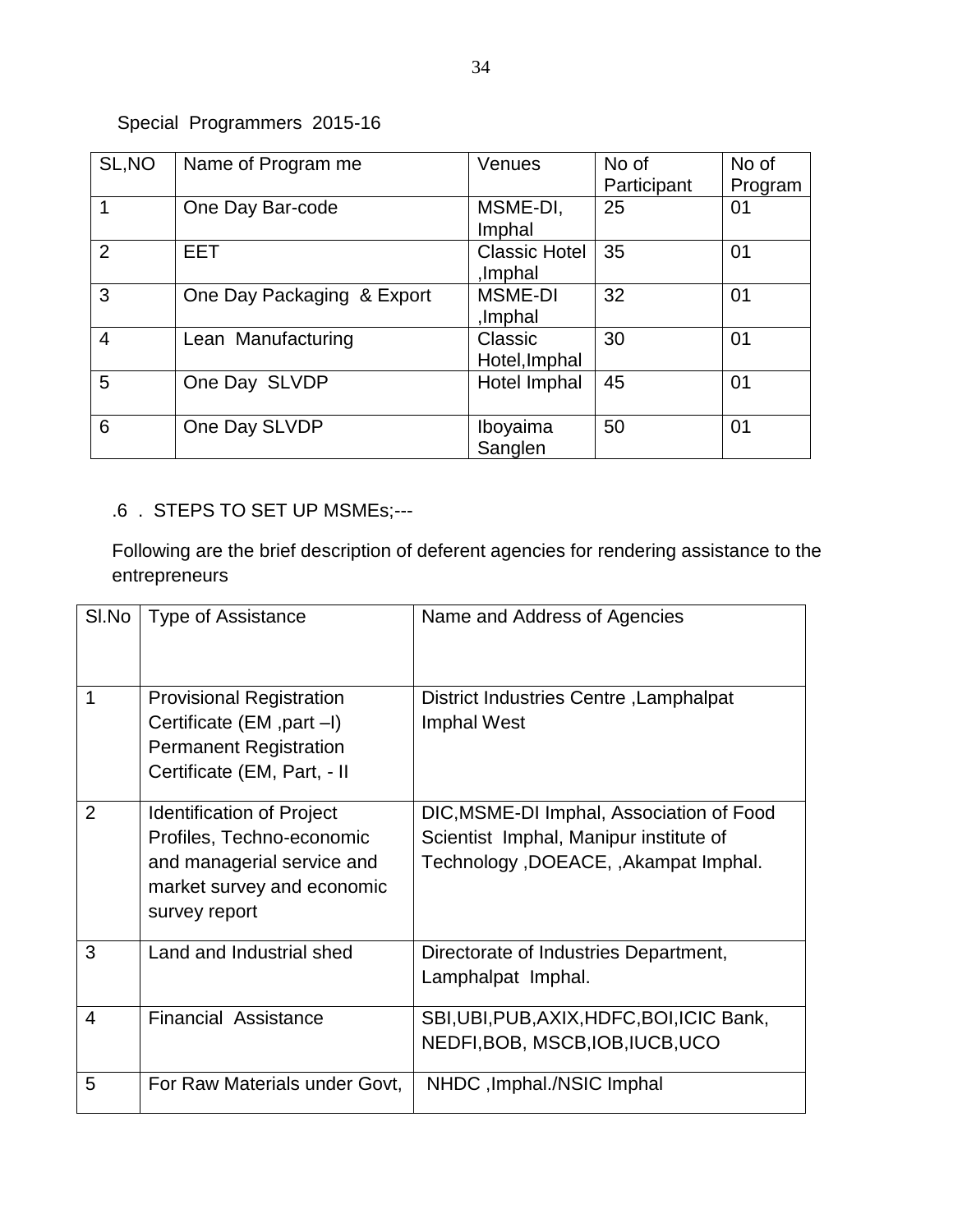|                | supply                                           |                                                                                                                                                                                                                                                                                                                                                                                                               |
|----------------|--------------------------------------------------|---------------------------------------------------------------------------------------------------------------------------------------------------------------------------------------------------------------------------------------------------------------------------------------------------------------------------------------------------------------------------------------------------------------|
| 6              | Plant and Machinery under<br>hire Purchase bases | NSIC Imphal.                                                                                                                                                                                                                                                                                                                                                                                                  |
| $\overline{7}$ | <b>Power Electricity</b>                         | Chief Engineer, Electricity, imphal.                                                                                                                                                                                                                                                                                                                                                                          |
| 8              | <b>Technical know-how</b>                        | 1. MSME-DI Industrial Centre, Imphal<br>795001 (Manipur)<br>2. Regional testing centre (E.R)<br>111&112, BT, Road, Kolkata-70035<br>3. Central Institute of Plastic Engineering &<br>Technology , Industrial Estate<br>Takyeepat, Imphal795001,<br>4. Manipur Institute of Technology<br>Takyelpat, Imphal<br>5. DOEACC, Akampat Imphal                                                                       |
| 9              | <b>Quality &amp; Standard</b>                    | !. Bureau of Indian standards 53/5, wards<br>No.29, RG Bama Road5th By Lane, Apurba<br>Sinha, Gawahati-781003<br>3. Quality Council of India, Institution of<br>Engineering Building, 2 <sup>nd</sup> Floor, 2-<br>bahadur Shah Zafar Marg, New<br>Delhi-110002, India.                                                                                                                                       |
| 10             | Market / Export Assistance                       | 1. Indian institute of Packaging Estate<br>Regional Centre, Block-CP Sector-V<br>salt Lake City Kolkata -700091,<br>2. Indo-Mayanmar Boarder Traders<br>Union Opp, usha cenema, Paona<br>Bazar, Imphal795001<br>3. APEDA, Agricultural and Processing<br><b>Foods Export development Authority</b><br>G,S Road, Gawahati<br>4. North eastern regional Agricultural<br>5. marketing crops, Ltd . Rajbari Path, |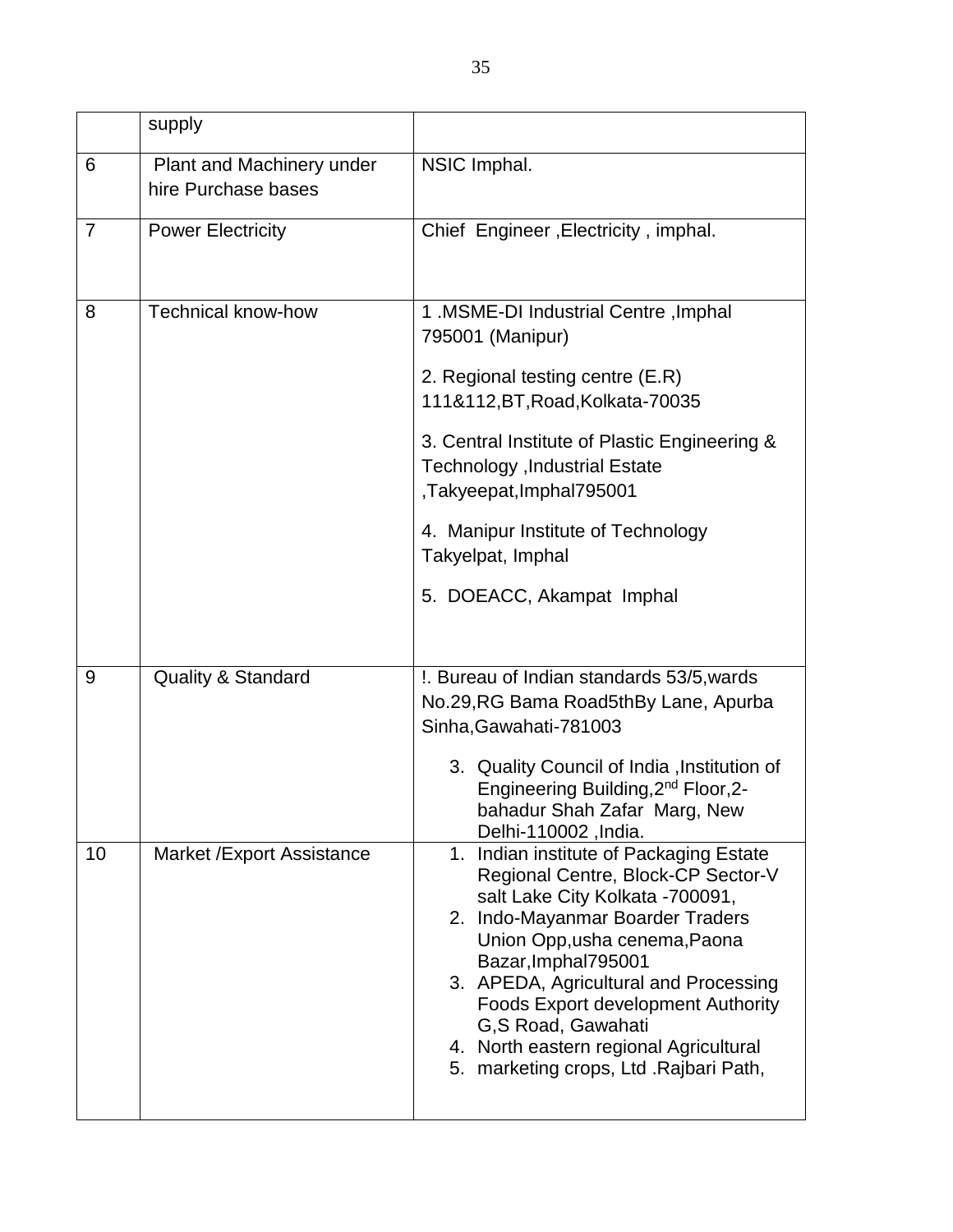|    |                                   | 6.Ganeshpuri Gawahati-78115                                                                                                                                                                                |
|----|-----------------------------------|------------------------------------------------------------------------------------------------------------------------------------------------------------------------------------------------------------|
| 11 | <b>Other Promotional Agencies</b> | 1. Institute of Bio-Resources &<br>Sustainable Development Takyelpat<br>Institute ion area, Imphal-795001<br>2. Intellectual property office building<br>CP-2 sector V-, salt Lake City<br>Kolkata, 700091 |
|    |                                   | 3. APEDA, Agriculture al and processed<br>foods export G.S Road development<br>authority , Gawahati                                                                                                        |
|    |                                   | 4. State Commissioner for khadi & Village<br>industries Ministry of Agro & rural<br>Industries Paona Bazar, Imphal795001                                                                                   |
|    |                                   | 5. Indian Institute of Entrepreneurship<br>Basistha Charlali, Islmati, 39-Natioal<br>Highway by pass Gawahati-78129                                                                                        |
|    |                                   | 6. All Manipur entrepreneurship<br>Association Takyelpat, I industrial<br>Estate, Imphal 795001                                                                                                            |
|    |                                   | 7. Indo-Myanmar Boarder Traders Union<br>opp, Usha Cinema, Poona Bazaar<br>,Imphal 795001.                                                                                                                 |

# 9.0 Key Contact Persons;---

| SI.No | Name                    | Office/Deppt, with Address                                                                     | <b>Contact Number</b> |
|-------|-------------------------|------------------------------------------------------------------------------------------------|-----------------------|
| 1     | Ajoy<br>Bandopadhyaya   | Director MSME-DI, Imphal                                                                       | 0385/2416220          |
| 2     | B.John<br>Tlangtinkhuma | Director of Commerce<br>&Industries, Govt. of Manipur                                          |                       |
| 3     | Th. Baite               | Dy .Director MSME-DI, Imphal<br><b>Takyelpat</b>                                               | 8794067193            |
| 4     | S.Rishikumar            | President, all Manipur<br>entrepreneurs association,<br>industrial estate Takyelpat<br>,Imphal | 9862272441            |